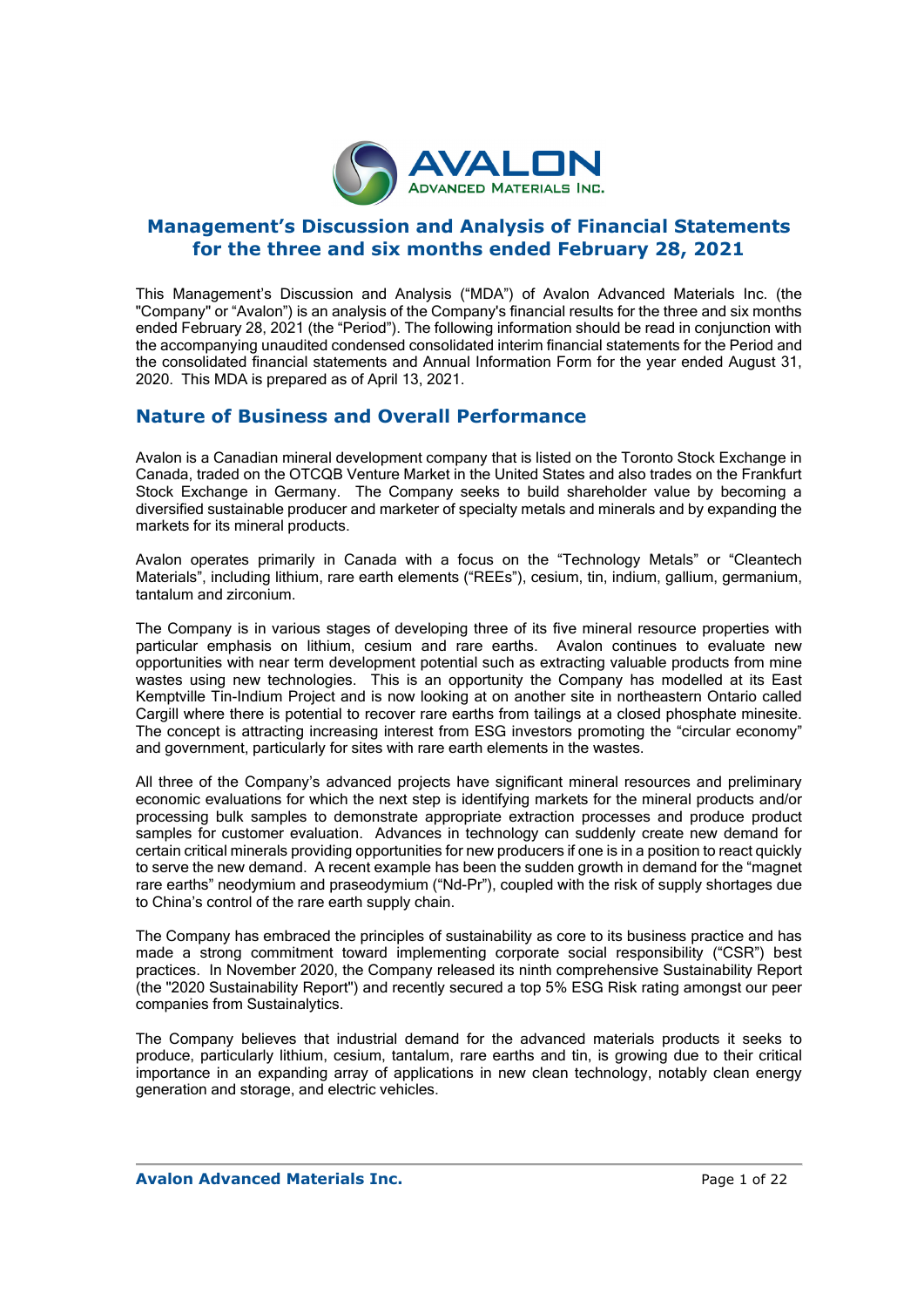# **Resource Development Activities**

Resource property expenditures for the three months ended February 28, 2021 (the "Quarter") totalled \$139,880, a 31% decrease from the level of expenditures (\$203,674) for the same quarter in fiscal 2020 ("Fiscal 2020"), primarily due to the higher expenditures on metallurgical testwork programs completed during the same quarter on the Separation Rapids Lithium Project ("Separation Rapids") and higher expenditures on the East Kemptville Tin-Indium Project to evaluate various tailings management strategies, and re-evaluating the project development model using ore sorting technology, which did not recur during the Quarter. Of these expenditures, 73% were incurred on Separation Rapids, 12% were incurred on the Lilypad Cesium-Tantalum Project ("Lilypad"), and 13% were incurred on the Nechalacho Rare Earth Elements Project ("Nechalacho").

No properties were abandoned or impairment losses recorded during the Quarter.

Resource property expenditures for the six months ended February 28, 2021 (the "Six Month Period") totaled \$251,612 a 38% decrease from the level of expenditures for the six months ended February 29, 2020 (\$406,330). Of these expenditures, 62% were incurred on Separation Rapids Project, 25% were incurred on the Lilypad Project, and 11% were incurred on the Nechalacho Project. Expenditures on the Separation Rapids Project decreased to \$156,468 from \$326,374 in the same period in Fiscal 2020, due to decreased metallurgical testwork. The expenditures on the Lilypad Project increased to \$63,733 from \$Nil in the prior period, as the Company reactivated the Lilypad Project and completed a small fieldwork program during the Six Month Period. Expenditures on Nechalacho holding and storage costs were about the same at \$28,361 compared to \$21,125 in the prior period.

No properties were abandoned or impairment losses recorded during the Six Month Period.

## *Separation Rapids Lithium Project*

The Separation Rapids property consists of nineteen mineral claims and one mining lease covering a combined area of approximately 4,414 hectares (10,910 acres) in the Paterson Lake Area, Kenora Mining Division, Ontario, all of which are owned 100% by Avalon. The lease covers an area of approximately 421 hectares over the area of the main lithium pegmatite deposit and adjacent lands that may be used for mine development infrastructure. Avalon also owns three aggregate permits along the road to the site, which cover a total area of approximately 16 hectares and are located within the area covered by the claims. The Separation Rapids deposit is a potential source of lithium minerals for use in the glass and ceramics industry as well as lithium compounds for the battery industry.

During fiscal 2018, the Company completed an updated preliminary economic assessment ("PEA") on a simplified business model that focuses on initial production of lithium mineral concentrates for the glass industry, with potential for future expansion into production of the battery materials lithium carbonate and/or lithium hydroxide. This smaller scale development model reduces capital expenditure requirements substantially from the lithium hydroxide production model completed in September, 2016, while generating attractive returns and reducing overall business and permitting risk. However, with growing interest in establishing new lithium battery materials supply chains in Canada, the Company is now looking at potentially accelerating its plans to produce lithium battery materials and has identified several potential industrial sites for a lithium refinery in Thunder Bay including one on industrial lands owned by the Fort William First Nation ("FWFN"). Subsequent to the end of the Quarter the Company signed a letter of intent with FWFN to collaborate on the development of this refinery on their lands.

During the Quarter, the Company incurred \$101,748 (2020 - \$169,139) in exploration and development expenditures on the Separation Rapids Lithium Project. Approximately 47% of these expenditures were incurred primarily on the preparation for the bulk sample program which was completed subsequent to the end of the Quarter and on the satellite image topographic survey, 20% were spent on permitting, and 33% were incurred on metallurgical testwork mainly to perform a calcination campaign on 50 kg of petalite concentrate and produce a lithium sulphate solution.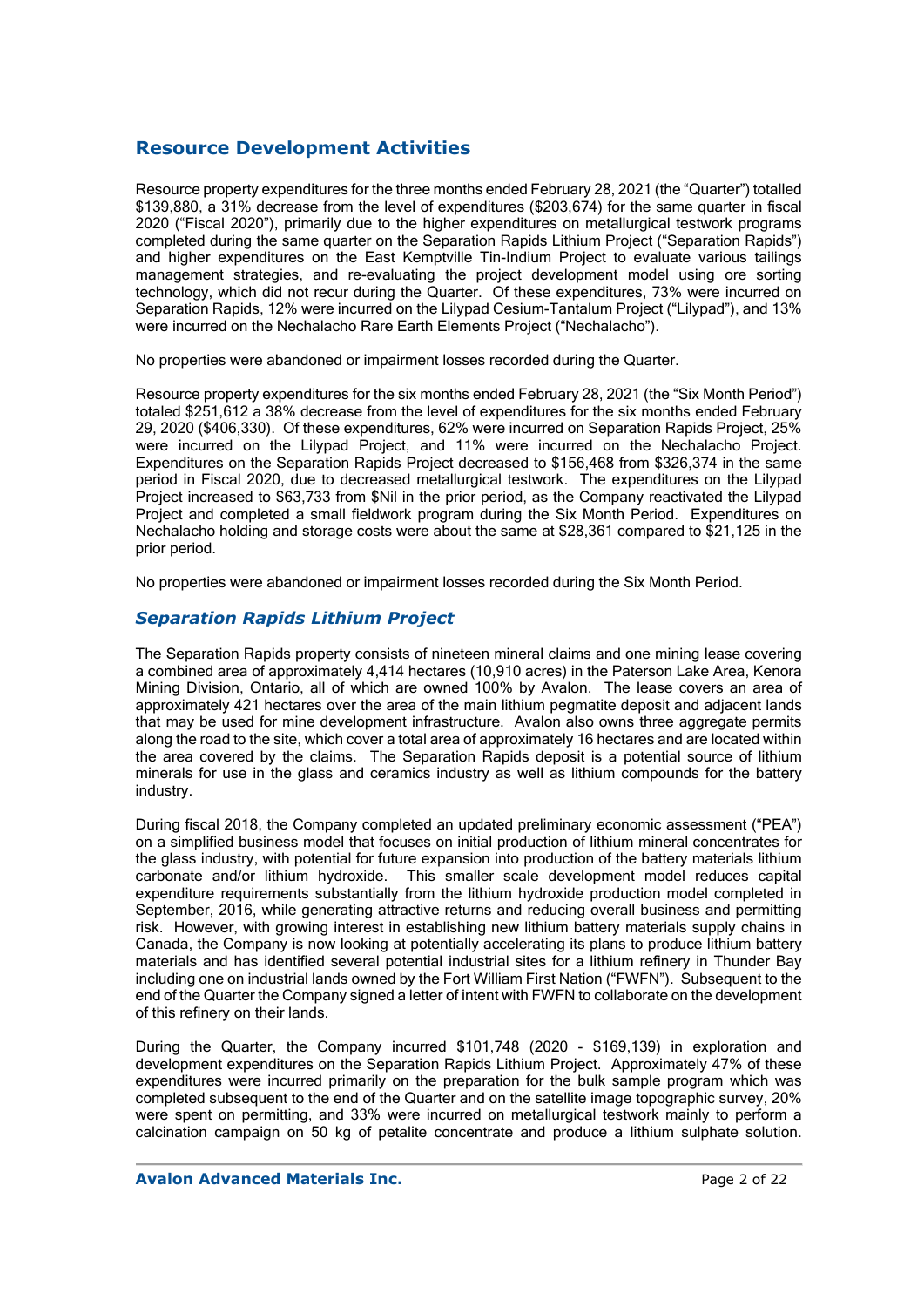Approximately \$11,500 was also expended on lithium market development work towards securing offtake agreements for the petalite and lithium hydroxide products.

#### Lithium Markets

Recent marketing work has been focused mainly on high strength lithium glass-ceramics where a number of new market opportunities have been identified in aerospace technology. Production of petalite product samples for customer evaluation continues with strong interest from customers in Asia. Global lithium carbonate prices are now rising consistent with recent lithium market forecasts showing rapid growth in demand driven mainly by the battery market with supply shortages expected within the next 2-3 years. The Company is also revisiting the potential to produce a lithium hydroxide battery material, as outlined in Avalon's 2016 Preliminary Economic Assessment, because of the new interest in establishing lithium battery materials supply chains in Ontario.

With Ontario Premier Doug Ford recently announcing Ontario's interest in establishing new battery materials supply chains in the province, Avalon has been investigating collaborative opportunities to establish a lithium refinery in Thunder Bay, Ontario, and recently signed a letter of intent with Fort William First Nation to collaborate on developing this refinery on their industrial lands. The refinery being planned would be adaptable for producing different lithium battery materials products, and would also be expandable to increase output and accept concentrates from other aspiring producers of lithium minerals from the many pegmatite deposits that occur in northern Ontario.

With demand for lithium growing rapidly and few advanced lithium projects ready to commence production, the Company remains well-positioned to bring a new supply of high-purity lithium minerals to the market to serve priority customers, once project financing and all required permits are in place. While project permitting has been progressing slowly, it can be accelerated once the project development model is finalized. Further, the Ontario government now recognizes that changes need to be made to the existing regulatory regime ("cutting the red tape") to differentiate critical minerals like lithium from traditional exchange-traded commodities and facilitate their more rapid development in Ontario as part of a new industrial strategy. There is also growing interest in the Federal government to encourage development of critical minerals supply chains for clean technology in Canada, particularly in the context of supporting economic recovery post-COVID-19.

### Recent Activities and Future Plans

The next step in the project's development is to proceed with a pilot plant program on a bulk sample to finalize flowsheet parameters for engineering purposes including reagent recycling and water treatment processes, after which a feasibility study can be completed. The bulk sample collection work program was completed subsequent to the end of the Quarter with the extraction of 5,000 tonnes of mineralized rock of the three different ore types that will be stored and processed separately. The sample was trucked to Kenora where it will be crushed to appropriate size prior to shipping to a metallurgical testing facility for pilot scale work. This work will also generate large product samples meeting the detailed specifications for glass-ceramic customer qualification and acceptance and provide concentrate for further laboratory work on the lithium hydroxide process flowsheet. This process work will begin in April and continue into summer, 2021.

The use of gravity concentration and ore sorting pre-concentration methods are to be further investigated, with the objective of reducing costs for the flotation circuit, reducing energy, reagent use and waste volumes and overall environmental impacts by reducing the amount of feed reporting to the milling circuit. Some additional drilling is also contemplated to collect more geotechnical data for pit and infrastructure design work. Continued exploration including drilling on the Paterson Lake claims in the vicinity of the new Snowbank petalite pegmatite discovery and the Glitter pegmatite is also planned, subject to financing.

In its 2016 Preliminary Economic Assessment, Avalon developed a proprietary process flowsheet to produce a high purity lithium hydroxide product from petalite for the lithium battery material market. The flowsheet has the advantage of generating limited waste by the recycling of the sulphuric acid solvent. To further optimize this flowsheet. Avalon has recently shipped a 50 kg sample of petalite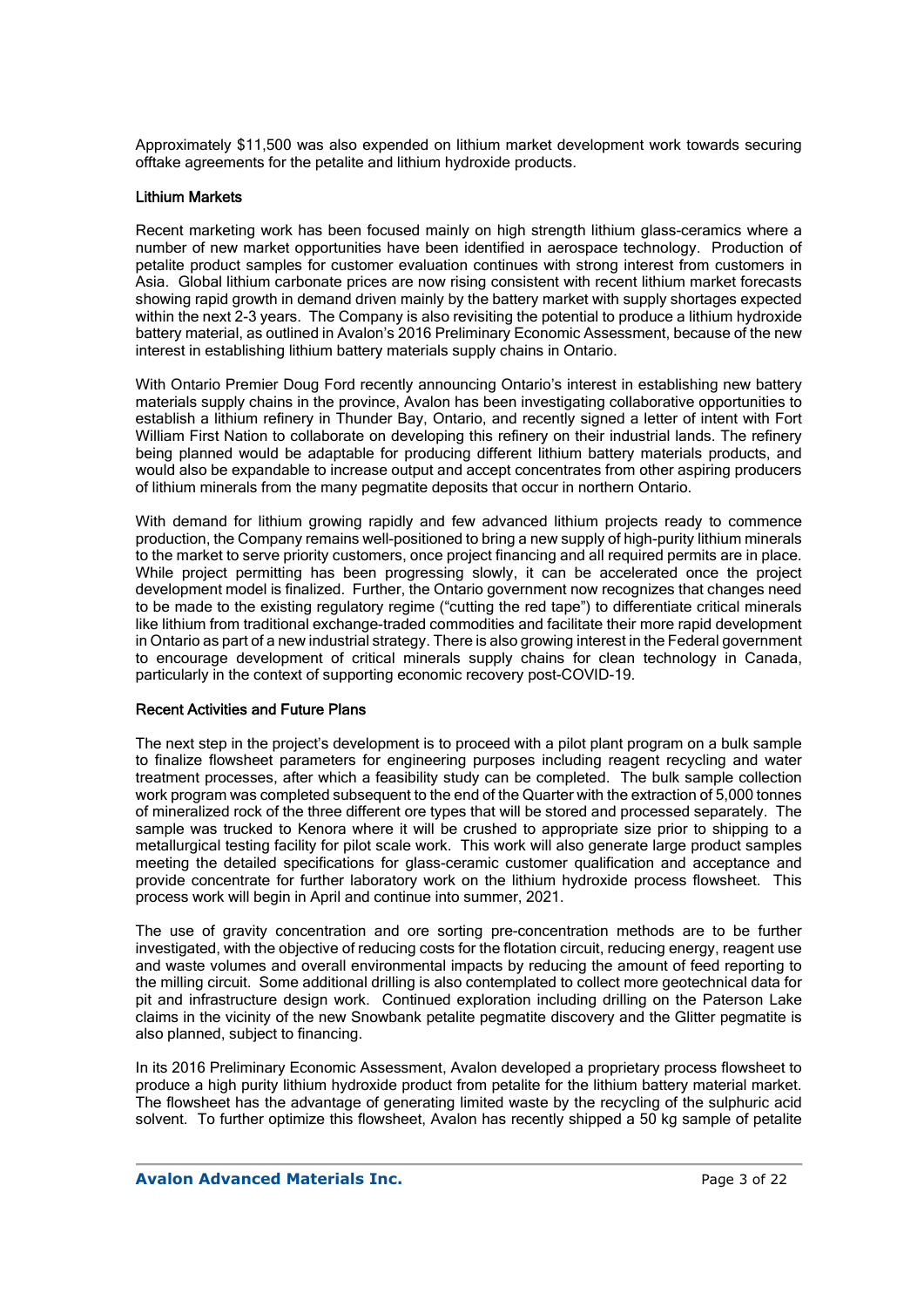concentrate to XPS (Expert Process Solutions) in Sudbury, Ontario to generate leach solution for use in optimizing the final stages of the process, which involves the use of electrolysis to produce lithium hydroxide. The program will focus on an improved membrane alternative and efficient crystallization of the final high purity product. The results (expected in June, 2021) will enable finalizing equipment selection and design for the planned lithium refinery.

In the glass-ceramics market, the innovation of new products is creating many new market opportunities for Avalon's petalite product. One such market requires a petalite product that has not been concentrated by froth flotation, as residual reagents on the surface of the product can compromise its performance in this specific glass-ceramic material. Recent testwork conducted at Met-Solve Laboratories, Langley, BC has successfully demonstrated that an acceptable quality petalite product to serve this market can be produced simply by using Dense Media Separation (DMS). The Company's next step is to recover a 20 tonne product sample from the recently collected bulk sample for evaluation by the customer that expressed interest in it. This work is targeted for completion in Q3.

Other testwork underway is focused on ways to reduce processing costs and energy consumption, including alternative milling technologies. Samples from three mineralogical sub-zones within the main Separation Rapids resource were sent to Selfrag AG in Switzerland, for testing using their patented electric pulse disaggregation ("EPD") process. EPD uses high voltage electrical pulses to fragment broken rock along internal mineral grain boundaries. The result is a crushed mass of single mineral particles, as opposed to the less selective breakage that occurs with traditional mechanical comminution methods. Avalon believes EPD is the most relevant alternative milling method for reducing over-grinding and improving overall petalite recoveries as well as reducing energy consumption.

The Company has commenced satellite image surveying of the total property area covering 100 km<sup>2</sup> which will result in computer-based topographic information with 1 metre survey grid and 1 metre contours. This information will be valuable for further project engineering and environmental studies in the feasibility study.

#### Environmental Assessment and Community Engagement

Avalon is committed to developing the Separation Rapids Lithium Project based on modern CSR principles and reporting on its performance in its annual Sustainability Report. These CSR principles include commitments to minimize environmental impacts, ensuring the health and safety of employees, creating benefits for local communities and providing full transparency in its social and environmental performance. The Company and the project are now well known in the local community.

The project is located in the traditional land use area of the Wabaseemoong Independent Nations ("WIN") for which they have stewardship under an agreement with the Province. The Company first signed an MOU with WIN in 1999 which was renewed when the project was reactivated in 2013. Avalon management has been keeping WIN leadership informed on project activities and remains committed to fulfilling its community consultation obligations and partnering with WIN on business opportunities and providing training for community members. The Company has also initiated dialogue with the Métis Nation of Ontario which holds Indigenous rights in the area. Engagement is ongoing with local Indigenous communities, regulators, and local government most recently on the update of the closure plan for the planned bulk sample program. All the Indigenous groups continue to be supportive of the project.

Environmental studies of the proposed power transmission line route are planned and opportunities to reduce costs and greenhouse gas ("GHG") footprint with green energy supply are also being investigated. With the exception of the powerline route study, the environmental studies necessary for permitting are largely complete, though some minor updates are planned. A Toronto University Capstone Masters Project was initiated to assess green energy production options and other opportunities to reduce environmental impacts. Once applications are submitted, it is anticipated that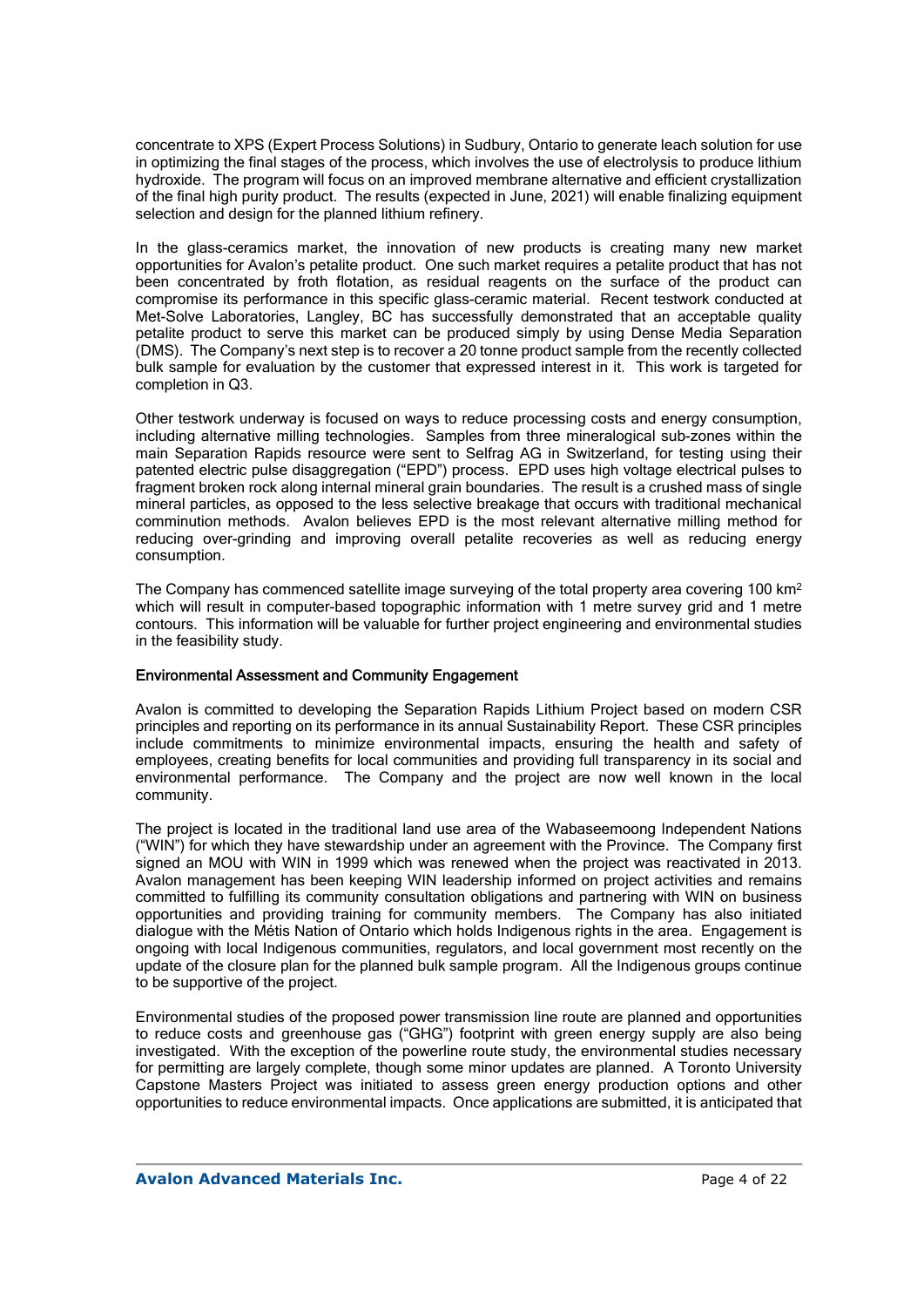all necessary permits for construction can be obtained in under a year. Construction activities for many project components can be initiated prior to receipt of all permits.

Avalon received the necessary approvals in 2020 to proceed with the 5,000 tonne bulk sample extraction program noted above to recover petalite product samples. This includes acceptance for filing by the Ministry of Energy, Mines and Northern Development of the Company's revised Closure Plan for Advanced Exploration dated January 22, 2020, which was received on May 29, 2020, and the September 13 Mining Act Section 91 Exemption.

As a result of progressive rehabilitation and improvements to the closure plan, financial assurance to be filed with the plan is significantly less than that which is already filed for the existing advanced exploration permit. A maintenance agreement and Quarry Permit from the Ministry of Natural Resources and Forestry allows for any needed road maintenance work, if required for bulk sampling. In an effort to minimize site environmental impacts and reduce costs, an application for a quarry amendment was submitted. This amendment, approved on March 25, 2020, allows unlimited extraction of aggregate from its dimension stone quarry and would permit the bulk sample crushing at the quarry site. Avalon continued the development programs with existing inventory of sample material. The Company decided to proceed with the bulk sampling program during the winter months to take advantage of the frozen ground conditions for ease of transport. As a result, planned upgrades to the access road can be delayed until summer 2021, reducing the bulk sample collection costs. Collection of this sample was completed by April 1, 2021 with minimal road maintenance required.

Unless otherwise noted, the technical information on the Separation Rapids Lithium Project has been reviewed and approved by the Company's Consulting Metallurgist, Mr. David Marsh, FAusIMM (CP), or Dr. William Mercer, PhD, P.Geo. (Ontario), Vice President, Operations, who are both Qualified Persons under NI 43-101.

### **Nechalacho Rare Earth Elements Project**

The Nechalacho Rare Earth Elements Project is located at Thor Lake in the Mackenzie Mining District of the Northwest Territories ("NWT"), approximately 100 kilometres southeast of the city of Yellowknife. The property is comprised of eight contiguous mining leases totalling 5,786 hectares (14,297 acres), after three mining claims totalling 332 hectares on the southwest side of the original five leases were converted to mining leases. The original five leases are subject to one independently owned 2.5% Net Smelter Returns ("NSR") royalty agreement. Avalon has the contractual right to buy out this royalty on the basis of a fixed formula, which is currently approximately \$1.6 million, and which will increase at a rate equal to the Canadian prime rate until the royalty is bought out.

During Fiscal 2020, Avalon sold the rights to the near-surface mineral resources above a depth of 150 metres above sea level ("Upper Zone Resources") to Cheetah Resources Pty Ltd. ("Cheetah"). Avalon retained a 3.0% NSR royalty (the "3.0% NSR Royalty") and will continue to have access to the property for development and mining of its 100% owned Basal Zone resources. Avalon has also agreed to waive the 3.0% NSR Royalty for the first five years of Cheetah's commercial production and to grant Cheetah the option to pay the Company \$2 million within eight years of the transaction closing to extend the waiver of this royalty in perpetuity. Cheetah also has the option to purchase the Company's option in the 2.5% NSR Royalty, provided that, upon exercising the option, it extinguishes this royalty. The eight mining leases are jointly recorded in the names of Cheetah 50% and the Company 50%, while the beneficial ownership is held in trust by Cheetah and Avalon as to their respective beneficial ownership entitlement in and to the Upper Zone Resources and the Basal Zone Resources, respectively. Avalon and Cheetah have formed a jointly-owned corporation (NWT Rare Earths Ltd.) to hold the exploration permits and related authorizations related to Nechalacho and have also entered into a co-ownership agreement governing each party's activities and management at site. On November 30, 2020, a new Land Use Permit MV2020D0013, expiring November 29, 2025 and Water License expiring November 29, 2027 were approved for both the Cheetah Demonstration Project and the previously approved Avalon Nechalacho early works construction activities.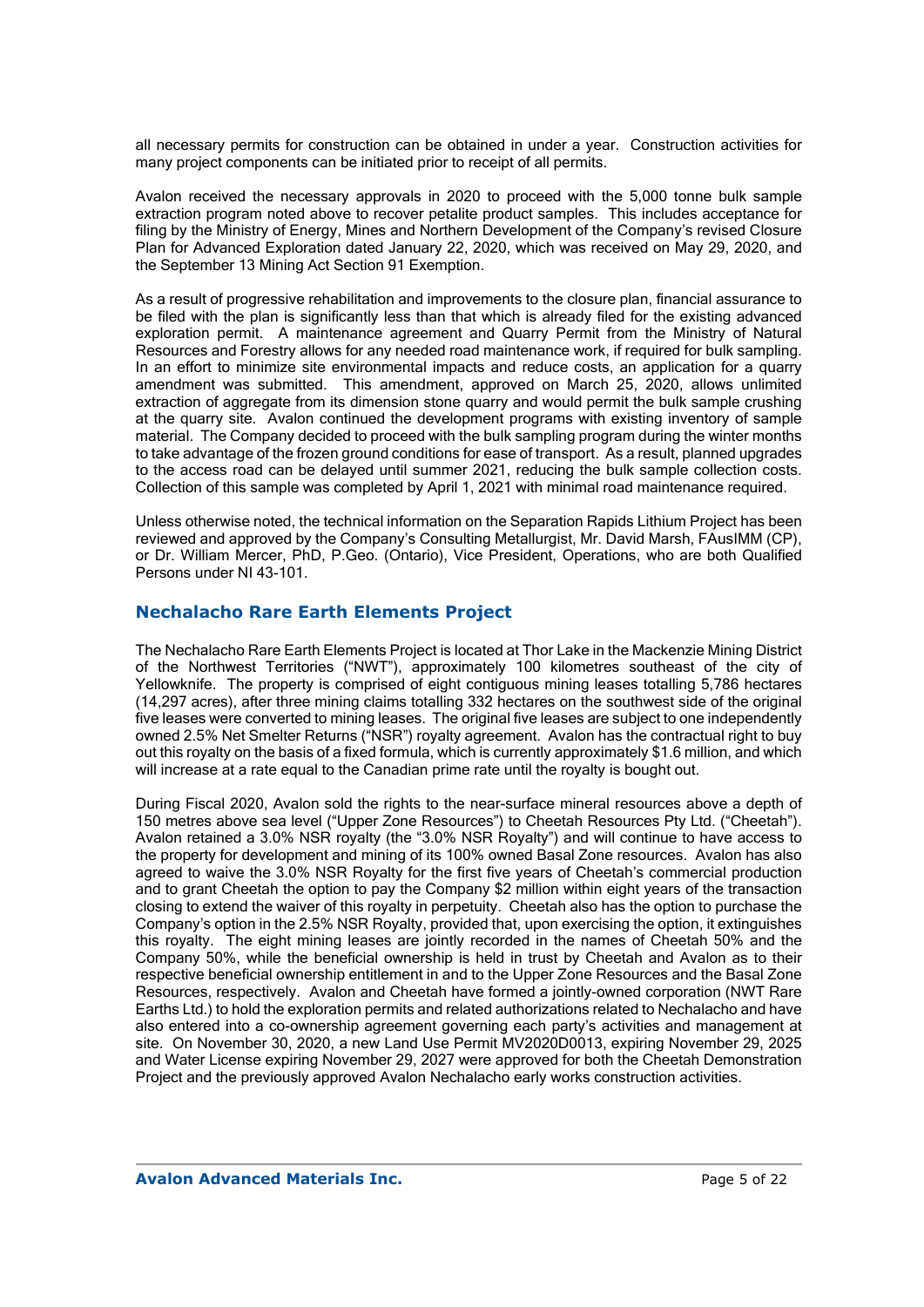Expenditures during the Quarter were \$17,975 (2020 – \$8,443), which were incurred primarily on annual mining lease fees and on-going sample storage costs.

## *East Kemptville Tin-Indium Project*

The 100% owned East Kemptville Tin-Indium Project is located 55 km northeast of Yarmouth, Nova Scotia, Canada. The property consists of an exploration licence covering 1,165 hectares (2,880 acres). East Kemptville was an operating tin mine from 1985-1992 and was North America's only large primary tin producer, before closing prematurely in 1992 due to a collapse in tin prices. Increasing global demand for tin and tightening supplies has resulted in improved tin prices, creating an opportunity for Avalon to consider re-developing East Kemptville.

The Company completed a preliminary economic assessment during fiscal 2018 with a development model of utilizing the existing tailings management area ("TMA") and had been in negotiation with the surface rights owner to secure full tenure to the project site. Agreement in principle was reached in Fiscal 2019, however, the surface rights owner subsequently refused to sign the agreement after putting on hold on any new work on TMAs on all of its closed minesites. Not having access to the existing unused tailings ponds severely limits the possibilities for economic redevelopment of the site. This realization, coupled with the continuing difficulties in getting surface access to the project site, caused the Company to decide to withdraw its mineral lease application and the Company wrote off the costs incurred to-date of \$5,587,210 as an impairment loss during Fiscal 2020.

The Company did not incur any significant expenditures (2020 - \$26,092) during the Quarter on the East Kemptville Tin-Indium Project. The Company continues to retain the mineral rights through its exploration licence, and management remains optimistic that the Company will eventually be able to secure access to the site again to resume its site redevelopment plans.

## *Lilypad Cesium-Tantalum Project*

The Lilypad Cesium-Tantalum Project consists of 14 claims, comprising 166 new claim units or cells, totaling slightly over 3,299 hectares (8,152 acres), covering a field of lithium, cesium, tantalum ("LCT") mineralized pegmatites, and located 150 kilometres northeast of Pickle Lake, Ontario. The claims were staked between January, 1999 and October, 2000 and are 100% owned by the Company with no underlying royalties. Previous owners of the property drilled some 50 shallow drill holes, and Avalon completed 32 drill holes totaling 4,781 metres in 2000 and 2001 in a program focused primarily on the tantalum potential. These produced encouraging initial results including the discovery of significant cesium mineralization as the cesium ore mineral pollucite  $(Cs,Na)_{2}Al_{2}Si_{4}O_{12}\cdot 2H_{2}O$ assaying up to 6.205% Cs2O over 1.70 metres along with significant tantalum mineralization assaying over 0.10%Ta2O5. Lithium commonly occurs in these pegmatites both as spodumene and as lepidolite in association with the pollucite and tantalite mineralization.

The project had been inactive since 2002 but was re-activated in 2020 due to rising demand for cesium. New demand for cesium emerged in 2018 with the cessation of pollucite production at the Tanco mine in Manitoba. Then in 2019, Cabot Corp. announced the sale of its Specialty Fluids division (owner of the Tanco Mine) to Sinomine, a large Chinese mining and chemical company focused on critical minerals supply. This potentially creates new market opportunities for Avalon to serve with its cesium, tantalum and lithium products. There is now also renewed interest in tantalum due to limited supply sources and growing demand in new technology.

Some 75% of cesium production has been used to make cesium formate: a high density, low viscosity fluid used in deep offshore oil drilling. Cesium formate has a value of approximately US\$2,200/kg and is leased to oil well drilling companies and recycled after use. Other cesium products often sell at prices from US\$200-1,000/kg. Cesium has a variety of other high technology applications, including extremely accurate atomic clocks, and great potential in a range of applications in the production of electronics, photoelectric cells and in specialty glass applications.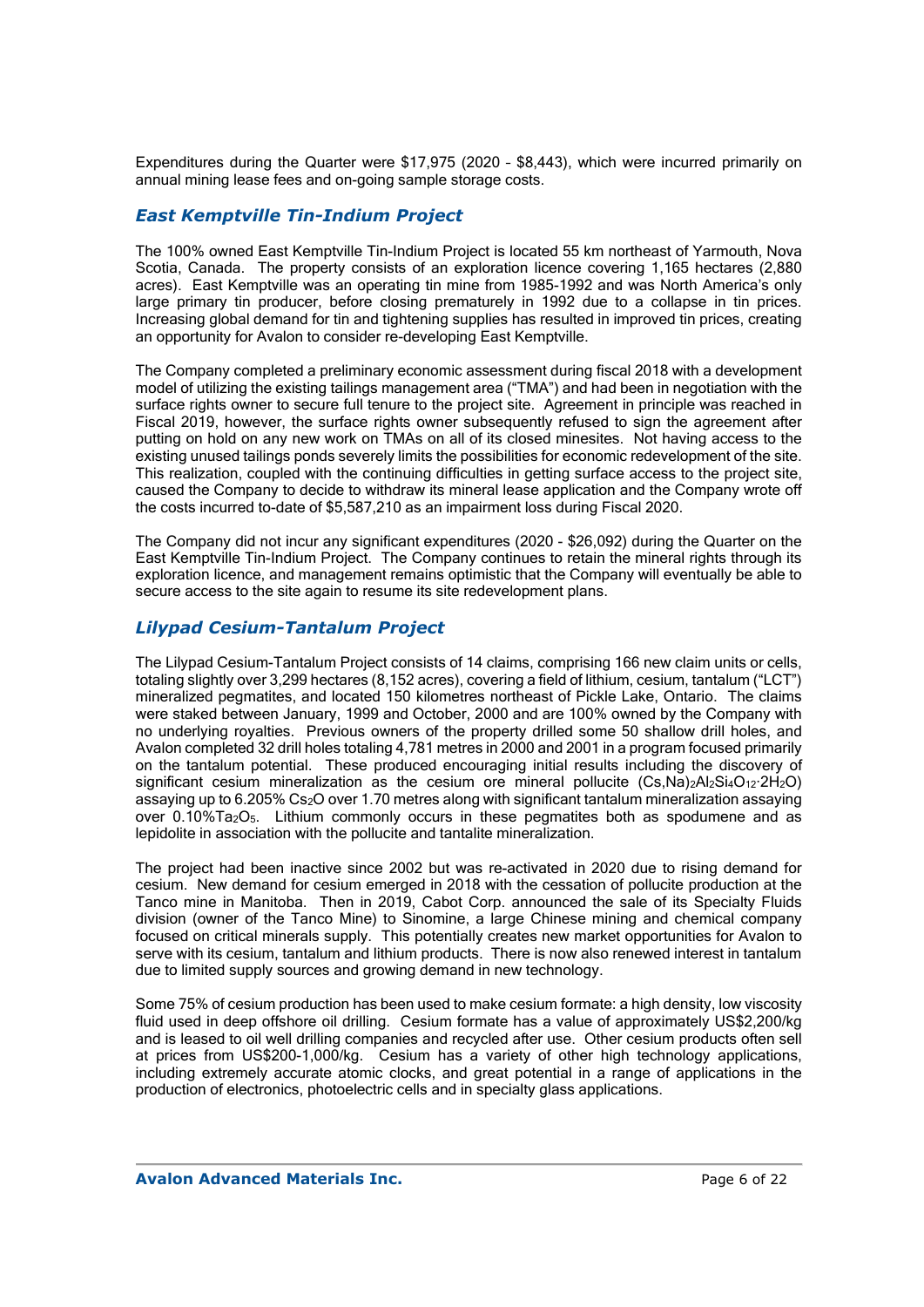During the Six Month Period, the Company carried out a brief field program to collect 200 kg of cesium mineralized pegmatite rock for study on how to efficiently concentrate the pollucite mineralization which, unlike most such occurrences, is found widely distributed throughout the many LCT pegmatite dykes on the property. Follow-up work now in progress will involve mineralogical and analytical testwork to characterize in detail how the pollucite occurs, followed by metallurgical process testwork to identify the most efficient methods for concentrating the pollucite and recovering by-product tantalum and lithium. This includes recent testwork using the Selfrag AG EPD process and sensorbased ore-sorting testwork conducted in January, 2021. Some results from this work have been received and are currently being analysed. Depending on the results, further sorting work will be conducted and methods for further concentrating explored.

Most of the 200 kg of sample material was collected from one occurrence known as the Pollucite Dyke. Five duplicate analyses of two subsamples of the 200 kg averaged 3.02% Cs<sub>2</sub>O, 0.038% Ta<sub>2</sub>O<sub>5</sub> and 1.07% Li<sub>2</sub>O with a range of Cs<sub>2</sub>O from 2.95% to 3.09%. This is similar to grades obtained in historic trench sampling and also similar to the historic previously estimated average grade of the deposit adding confirmation of historic data. Similar results were obtained from grabs of drill core stored at site.

It was drilled by Avalon in 2001 and a preliminary resource was estimated in 2001 to contain roughly 340,000 tonnes grading 2.294%  $Cs<sub>2</sub>O$  and 0.037% Ta<sub>2</sub>O<sub>5</sub>\* based on 9 holes drilled to a maximum vertical depth of 250 metres. The resource is open to depth and along strike for expansion. Other similar pollucite-bearing LCT pegmatite dykes on the property remain untested. Work is underway to verify this resource estimation under present CIM Standards for NI 43-101. Detailed mineralogical and geochemical studies are being undertaken at McGill University for modelling the origin and genesis of these unique pegmatite dykes to help guide further exploration.

Additional exploration work is planned for summer 2021 and will include geological mapping and geochemical sampling to identify new tantalum-cesium drill targets. A follow-up drilling program is planned for the fall of 2021, to test any new targets and do additional drilling on the Pollucite Dyke. Preliminary environmental studies can also be initiated. Future development of the project would be positively impacted by new infrastructure development, including road access, to the Ring of Fire mineral projects located further to the north.

The project is located in the traditional territory of the Eabametoong First Nation ("EFN"), approximately 25 km west of the community of Fort Hope. The Company has been in communication with EFN Chief Harvey Yesno toward restarting formal consultation with the EFN community leadership and discussions on exploration support services that community members can provide for the planned 2021 summer field program.

The Company incurred \$17,107 (2020 - \$Nil) in expenditures during the Quarter on the Lilypad Cesium-Tantalum Project, which were mainly spent on the laboratory analysis on samples collected during the fall 2020 fieldwork program.

 \*Cautionary note: the Lilypad resources described above are considered historic under NI 43-101 guidelines and have not been verified by an independent QP and therefore should not be relied upon. The Company is not treating the historic estimate as a current resource.

## *Other Projects*

### Clean Technology Business Opportunities

Avalon is also continuing to evaluate the opportunity to apply an innovative new extraction technology called NanoBeads® developed by Precision Periodics to recover rare earths and other metals from historic mine wastes including acid mine drainage. There are many such sites in North America where the waste may contain critical minerals that had no value when the mine was in operation but do today. This technology could have broad application at many of these sites. Avalon plans to collaborate with the innovators of the technology, Precision Periodics, to implement it on a trial basis at other closed base and precious metals mine sites in Canada or in the US. Some producing mining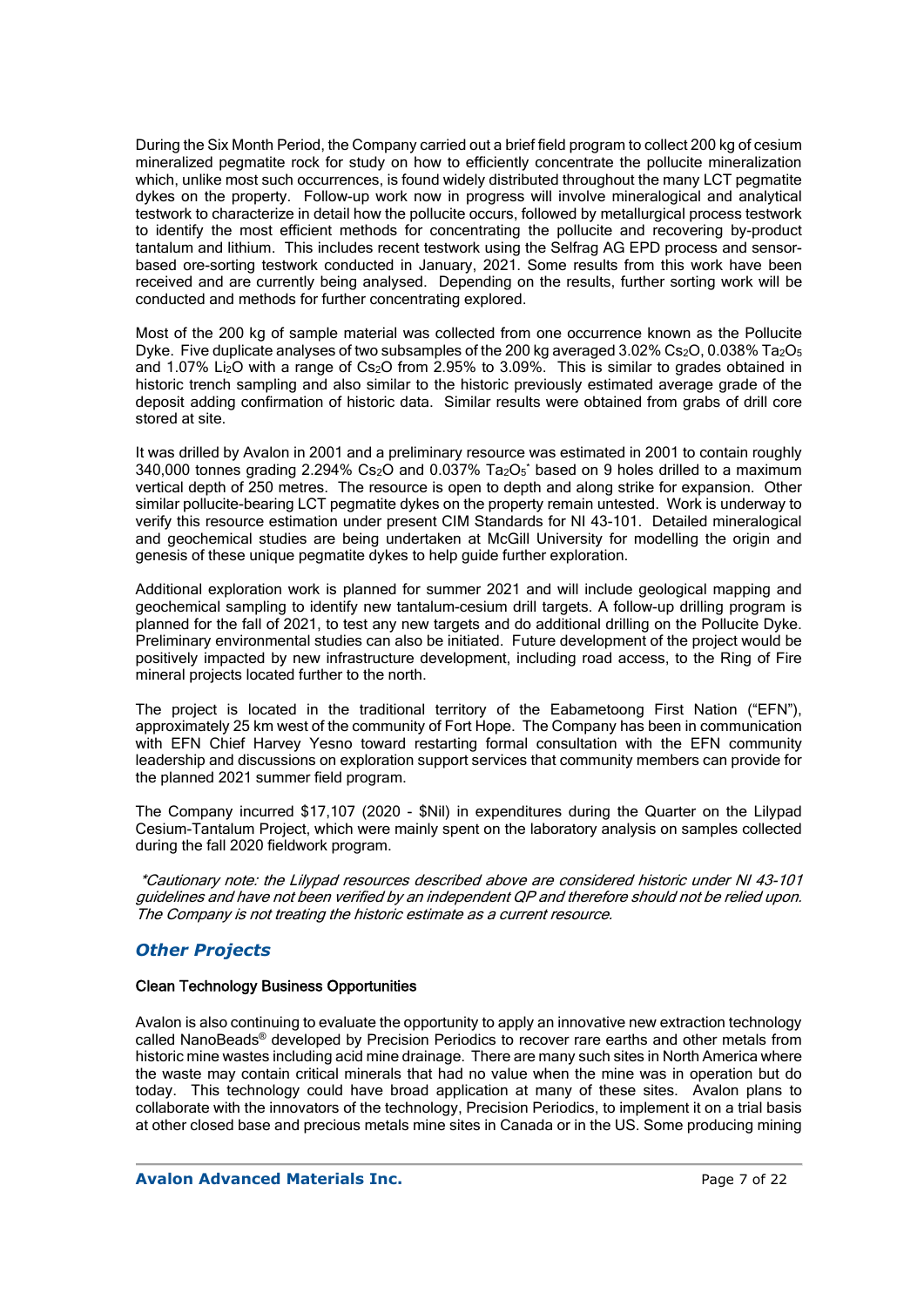companies such as Rio Tinto, are now recovering critical minerals including scandium from current tailings streams as part of a corporate strategy referred to as "Full-Value Mining".

Management sees enormous growth potential in this emerging sector and good opportunities for accessing capital from the many government programs oriented towards cleantech development and from the growing international Impact/ESG investment community. This is also consistent with the growing interest in establishing the "Circular Economy" through innovative recycling of waste materials.

Government is increasingly committed to supporting the establishment of new critical minerals supply chains in Canada including in Ontario where the Province just announced the creation of a new critical minerals strategy on March 10<sup>th</sup>. Avalon is continuing to support the efforts of policymakers to implement needed regulatory changes to recognize critical minerals as a unique sub-sector of the mineral industry. Central to this need is recognizing the importance of bulk sampling at the early stages of exploration to determine if the mineralization of economic interest can be efficiently processed to make a product that will be accepted in the market.

During the Quarter, the Company entered into a binding letter of intent (the "LOI") to purchase ownership of 2333382 Ontario Inc. ("2333382"), a private Ontario corporation which owns four industrial minerals properties and a demonstration-scale processing plant located at Matheson, Ontario. Among the industrial minerals property assets owned by 2333382 is an asset transfer agreement giving 2333382 the right to acquire full title to the mining leases of the former phosphate mine on the Cargill Carbonatite Complex near Kapuskasing, Ontario. This carbonatite complex hosts significant concentrations of a number of critical minerals including rare earths, contained both in the bedrock and in the mine tailings.

Work done by 2333382 has demonstrated that the estimated 12.5 million tonnes of tailings contain phosphate levels ranging from 15-20%  $P_2O_5$  and can be sold "as is" for use in various agricultural fertilizer products. Sales of these phosphate-rich tailings are already generating revenues for 2333382 with considerable potential for growth as demand for phosphate mineral products is increasing. Analytical work done by 2333382 and Avalon on the tailings to date indicates the presence of significant concentrations of rare earths, scandium and zirconium, which preliminary testwork indicates will be recoverable through additional processing of the tailings. This provides significant potential for future revenue growth.

The total purchase price to be paid by the Company will be \$16 million, payable in a combination of cash and common shares of Avalon over a period of two years. The initial payment of \$200,000 in cash and the issuance of 1,000,000 common shares have been paid subsequent to the end of the Quarter. The balance of the purchase price will be made in four instalments on the following schedule:

- i) on or before August 15, 2021, \$900,000 in cash, of which 50% can be paid in common shares at the Company's discretion;
- ii) on or before February 15, 2022, \$3 million in cash;
- iii) on or before August 15, 2022, \$3 million in cash; and
- iv) on or before February 15, 2023, \$8,700,000 in cash.

The Company will also assume responsibility for managing all of 2333382's ongoing operations upon posting of a Letter of Credit in the amount of \$23.7 million with the Ontario government to meet current closure plan financial assurance requirements at the Cargill site. Discussions are in progress with a number of lenders and surety providers toward securing the required Letter of Credit.

During the Quarter, the Company also staked six mineral claims in close proximity to the Cargill Carbonatite Complex.

#### Warren Township Anorthosite Project

Avalon is considering reactivating its wholly-owned Warren Township Anorthosite Project in view of growing demand for the calcium feldspar product, which is being driven by innovation in glass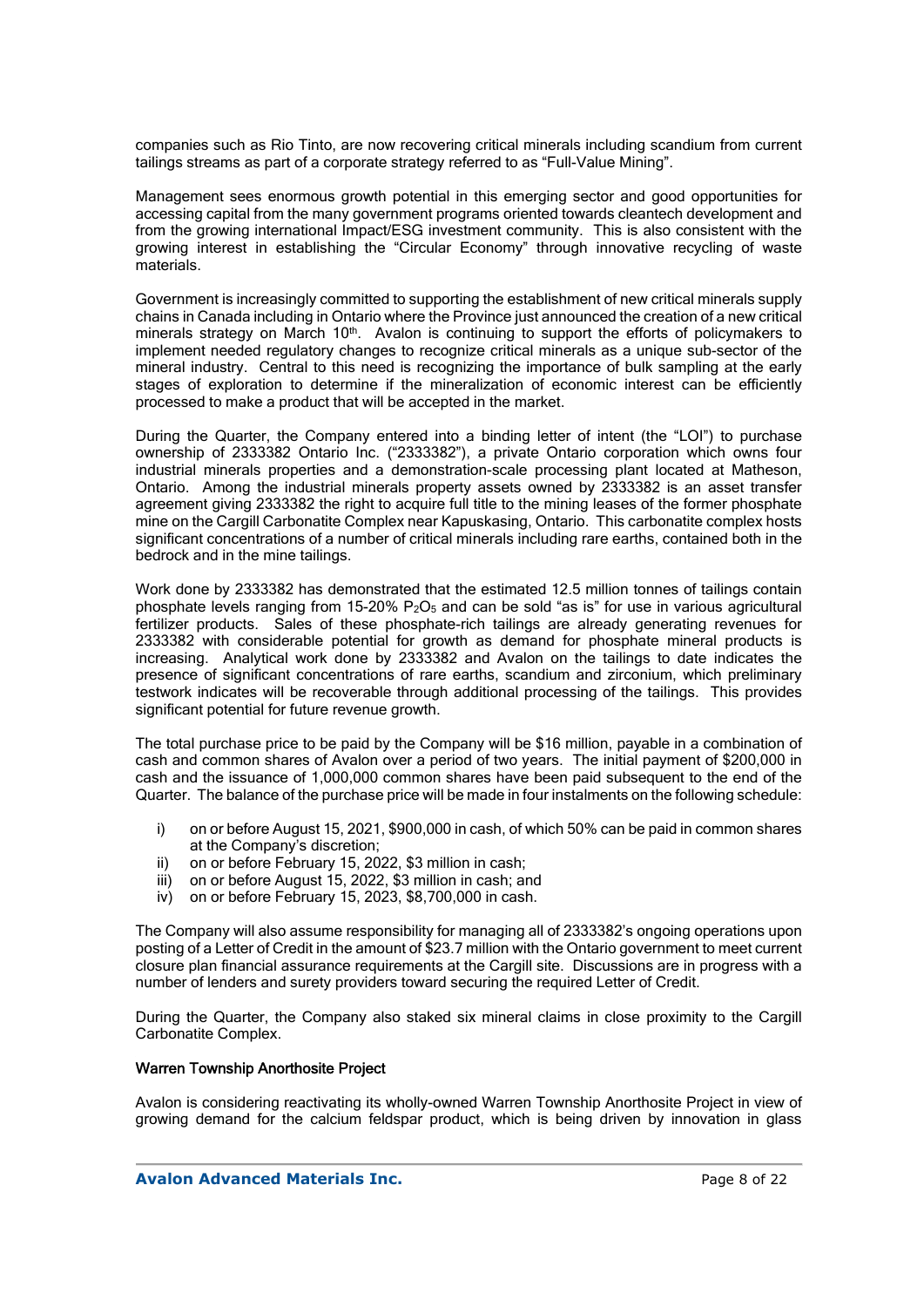technology and space exploration technology. The property is covered by a lease of 688 hectares (1,699 acres). The high-quality calcium feldspar product is used in the manufacture of reinforcing glass fibre and other industrial products, such as mineral fillers. The market has continued to grow with new emerging cleantech applications, such as composites for wind turbine blades.

Recently, there has been demand for small quantities of the crushed anorthosite rock for use as a "lunar simulant" due to its mineralogical similarity with dust on the surface of the moon. There is considerable research into developing lunar vehicles where lunar simulant is needed to replicate conditions on the moon. The Shawmere anorthosite at Warren Township is ideally suited for this purpose.

The Company is now in the process of compiling all the historic drilling and analytical data and bringing them into up-to-date digital file formats. This was supported by a recently completed drone topographic and photographic digital survey. Samples of crushed anorthosite have recently been supplied to interested lunar simulant customers outside Canada.

# **Corporate Social Responsibility**

In November 2020, the Company released its 2020 Sustainability Report, which is now available for download on the Company's website at: http://www.AvalonAM.com. During the Quarter the Company announced receiving its Environmental, Social and Corporate Governance ("ESG") Risk Rating following an independent audit of the Company's business practices and policies performed by Sustainalytics, a Morningstar company. Avalon received an ESG Risk Rating of 28.9 in its industry, Diversified Metals, and ranked among the top 5% of 150 industry companies analyzed globally. The benefits of obtaining an ESG Risk Rating include the ability to provide better access to ESG investment capital, and the ability to gain commercial benefit from the rating externally with creditors, suppliers and other stakeholders.

The 2020 Sustainability Report was prepared in accordance with the Global Reporting Initiative's Global Reporting Standards. It incorporates a self-assessment of Fiscal 2020 performance and sets targets for 2021 against the applicable and updated Mining Association of Canada "Toward Sustainable Mining" indicators. A risk assessment was completed related to the COVID 19 pandemic and detailed office re-opening procedures were developed and training completed for all employees. The office remains largely closed with most employees still working from home and only occasionally visiting the office. No COVID 19 related illnesses have been reported.

Avalon is committed to working closely with its Indigenous partners to create lasting economic and social benefits in the communities. Dialogue is ongoing with Wabaseemoong Independent Nations ("WIN") and Métis Nation of Ontario with respect to the Separation Rapids Lithium Project, and was expanded with the announcement of a plan to collaborate with Fort William First Nation on the planned lithium refinery in Thunder Bay. This will help create opportunities for other First Nations in Northern Ontario to develop future supplies of lithium mineral concentrates for the refinery. Dialogue continued during the Quarter with Eabametoong First Nation Chief, Chief Harvey Yesno, toward re-starting work on the Lilypad Cesium-Tantalum Project. Avalon also has an MOU with the Chapleau Cree First Nation regarding the Warren Township Anorthosite Project, which it hopes to re-activate in 2021.

Avalon's leading sustainability efforts are also benefitting the exploration industry. Avalon is supporting the PDAC, the Ontario Mining Association and the Mining Association of Canada in their efforts to educate regulators and policymakers regarding the need to update regulations in order to encourage more and sustainable development of critical minerals resources in Canada that are vital for establishing the new clean economy in Canada and to ensure access to land for exploration purposes.

The Company's focus is on materials that enable clean technology, including electric vehicles, power storage, solar and wind power. In order to do this sustainably, Avalon designs its operations to minimize environmental impacts and greenhouse gas emissions, while planning for rehabilitation and productive use of the land post closure. The Company also now incorporates a staged-development approach to its cleantech materials projects, which involves starting production at a modest scale, to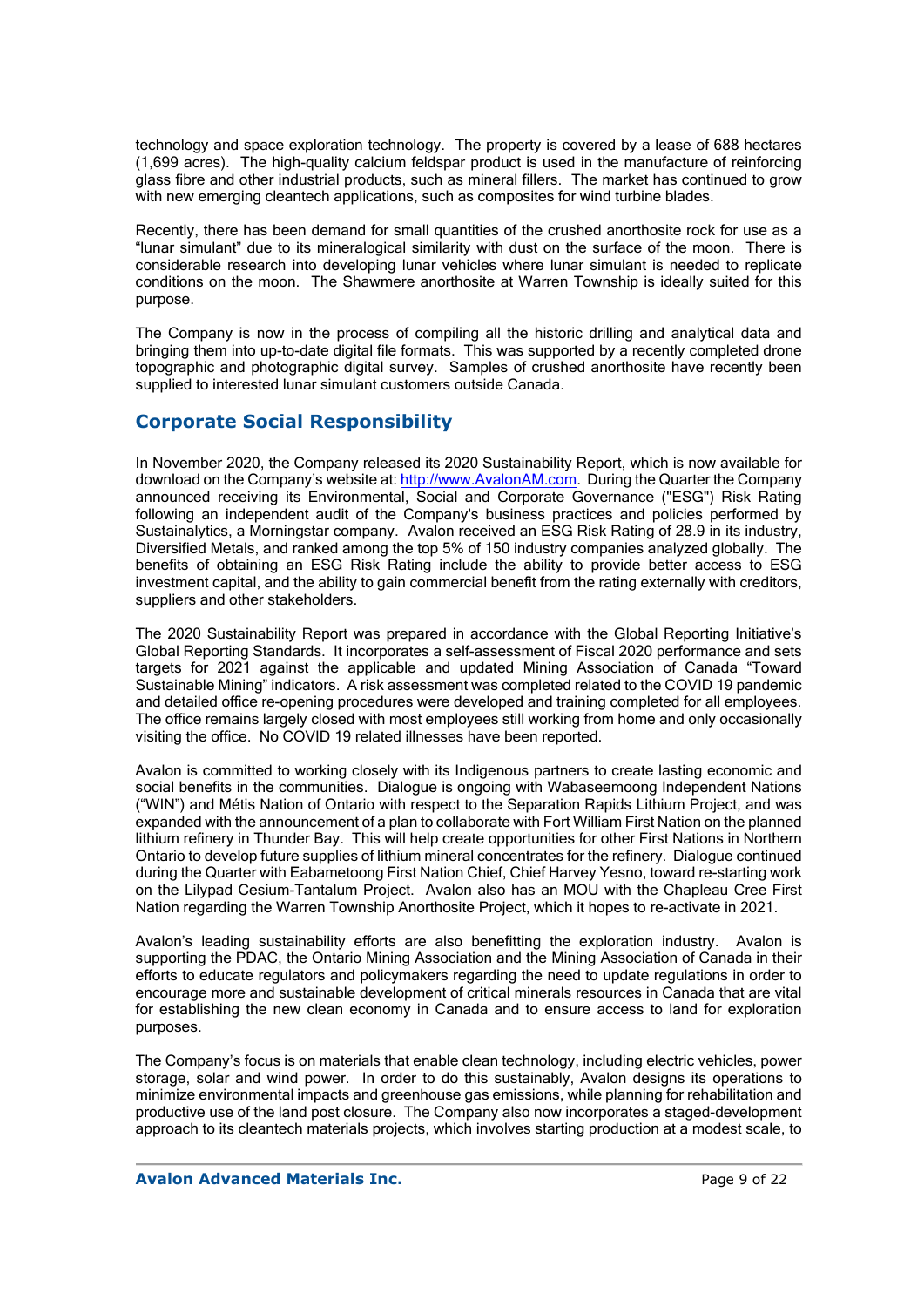minimize project footprint and potential risks to environment, while also reducing investment risk and creating opportunities for its Indigenous business partners. Further, Avalon is a leader in looking at closed mine sites as opportunities to remediate long term environmental liabilities through economic extraction of valuable minerals from waste materials using new technologies such as sensor-based ore-sorting or the Precision Periodic extraction technology.

In response to the increasing concern expressed by regulators, insurers, investors, customers and other communities of interest, and building on its historic success in reducing greenhouse gas emissions, Avalon has continued to evaluate the potential to become carbon neutral by 2050. In conjunction with climate change risk assessment, Avalon is investigating a wide range of opportunities and potential barriers to cost effectively achieving this, and is cautiously optimistic that a serious and realistic commitment to achieving this goal can be made.

Being a recognized sustainability leader reduces costs and facilitates good relationships with communities, which helps reduce risk of experiencing lengthy delays in receiving operating permits and approvals. This also helps facilitate the acquisition of our social license to operate. Avalon believes that responsible users of our cleantech materials will require increasingly sustainable sources for their materials which we believe will provide Avalon with a competitive advantage in securing market access for its products.

## **Administration and Other**

Interest income decreased to \$1,325 compared to \$9,949 in the comparable quarter in Fiscal 2020. During the Quarter interest-bearing cash balances as well as interest rates were lower than the comparative quarter in Fiscal 2020.

Management fees of \$1,006 were earned in the Quarter (2020 - \$11,119) related to the management and support of Cheetah's work programs at Nechalacho, which have substantially wound up and are only continuing at a de minimis level.

Corporate and Administrative expenses totalled \$470,268 during the Quarter, a 15% decrease from the amount incurred during the comparative quarter in Fiscal 2020 (\$556,029). The main areas of decreased operating expenses for the Quarter were expenses on salaries and benefits and investor relations expenses, which were partly offset by higher corporate filing and legal fees.

Salaries and benefits decreased by \$32,895 (11%) to \$260,851 compared to \$293,746 for the same quarter in Fiscal 2020. This decrease is primarily related to a reduced level of staffing and the Canada Emergency Wage Subsidy.

Expenses on public and investor relations decreased by \$60,451 (72%) compared to the same quarter in Fiscal 2020. The decrease is primarily related to a reduced level of investor relations activities carried out by consultants, reduced travel and a reduced number of investor conferences attended during the Quarter due to COVID-19 compared to the same quarter in Fiscal 2020. Investor relations activities during the Quarter continued to involve responding to regular email and phone inquiries and occasional participation by the CEO in virtual investor conferences and critical minerals webinars along with a well attended virtual presentation to shareholders following the formal AGM held virtually on February 25.

Expenses on marketing, sales and government relations decreased by \$19,883 (49%) to \$20,480 during the Quarter compared to the same quarter in Fiscal 2020 primarily due to government relations activities are now being conducted inhouse.

Corporate filing and legal fees increased by \$24,052 (32%) compared to the same quarter in Fiscal 2020. The increase is primarily related to the increased filing fees and legal work relating to the Company's share capital amendment, which was completed on March 15, 2021.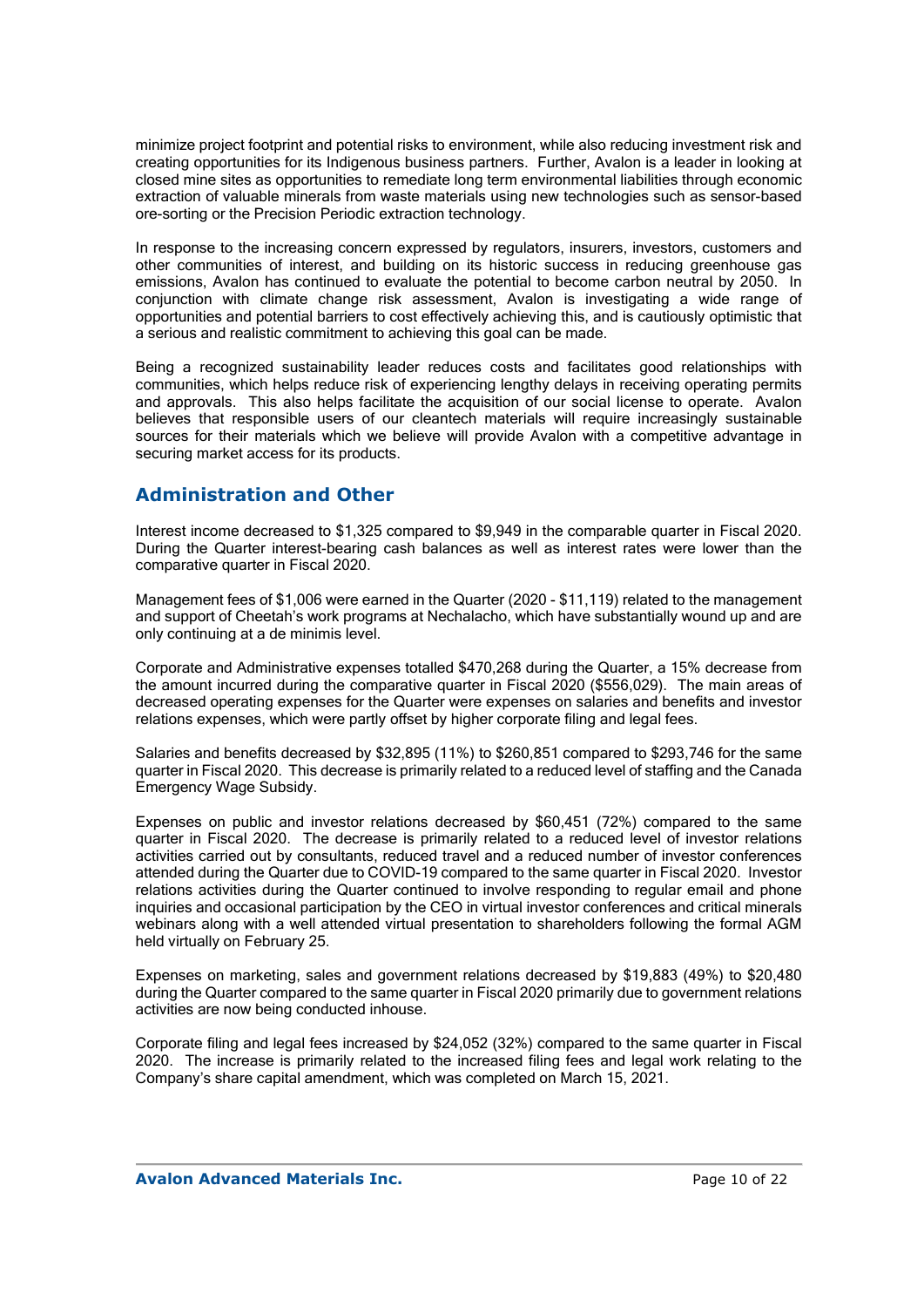Expenses on general exploration decreased by \$49,572 to \$19,679 during the Quarter compared to \$69,251 in Fiscal 2020. Higher metallurgical testwork expenditures were incurred to evaluate a potential project in Fiscal 2020, which did not reincur during the Quarter.

Depreciation expense decreased by \$32,867 to \$26,371 during the Quarter compared to \$59,238 for the same quarter in Fiscal 2020. This decrease is primarily due to the rent subsidy under the Canada Emergency Rent Subsidy programs recognized during the Quarter relating to the Company's leased office premises.

Share based compensation expense totalled \$30,759 for the Quarter compared to \$19,112 for the same quarter in Fiscal 2020. This increase is primarily related to the increased number of options earned during the Quarter compared to the same quarter in Fiscal 2020.

The Company recognized a financing transaction cost expense of \$1,274,563 during the Six Month Period relating to the issuance of the convertible note payable issued during Quarter.

At each reporting period date, the fair values of the Company's outstanding derivative liabilities (which included the warrants denominated in US\$ and warrants with exercise prices that are subject to adjustment from time to time in the event of certain common share rights offerings, collectively referred to as "liability classified warrants") are re-measured using the Black-Scholes pricing model, which resulted in a loss of \$2,146,464 and a loss of 2,339,521 in the Quarter and in the Six Month Period, respectively, compared to a gain of \$25,089 and a gain of \$16,198 in the comparable quarter and six month period in Fiscal 2020, respectively. The changes in the estimated value of these warrants are mainly caused by the fluctuation in the trading price of the Company's common shares between the beginning and end of the reporting periods, and the issuance of 9,800,000 liability classified warrants during the Quarter.

Consistent with the Quarter and for similar reasons, interest income decreased to \$2,341 compared to \$19,939 for the Six Month Period compared to the same period in Fiscal 2020.

Consistent with the Quarter and for the same reason, management fees earned in the Six Month Period decreased to \$3,076 compared to \$101,106 for the same period in Fiscal 2020 related to the management of Cheetah's work programs at Nechalacho.

For the Six Month Period, corporate and administrative expenses totalled \$984,295 compared to \$1,136,006 for the same period in Fiscal 2020. The main areas of decreased operating expenses for the Six Month Period were salaries and benefits and investor relations expenses, which were partly offset by higher audit and legal fees.

Consistent with the Quarter and for similar reasons, salaries and benefits for the Six Month Period decreased by approximately 19% to \$529,219, compared to the same period in Fiscal 2020.

Consistent with the Quarter and for similar reasons, investor relations expenses decreased by \$97,010 (57%) to \$74,729 during the Six Month Period compared to the same period in Fiscal 2020.

Audit and legal fees increased by \$80,523 (156%) compared to the same quarter in Fiscal 2020. The increase is primarily related to the increase in fees for the audit of the Company's financial statements for Fiscal 2020 and the increased legal work with respect to the Company's share capital amendment and in reviewing the Company's governance documents and the Company's Deferred Share Unit ("DSU") Plan and Restricted Share Unit ("RSU") Plan.

Share based compensation increased to \$56,003 from \$36,933 during the Six Month Period compared to the same period in Fiscal 2020. This increase is primarily related to the increase in the number of options earned during the Six Month Period compared to the same period in Fiscal 2020.

The fair values of the Company's outstanding convertible redeemable preferred shares were remeasured quarterly, which resulted in a loss of \$7,875 and a loss of \$39,375 for the quarter and six months ended February 29, 2020, respectively. All of the Company's preferred shares had been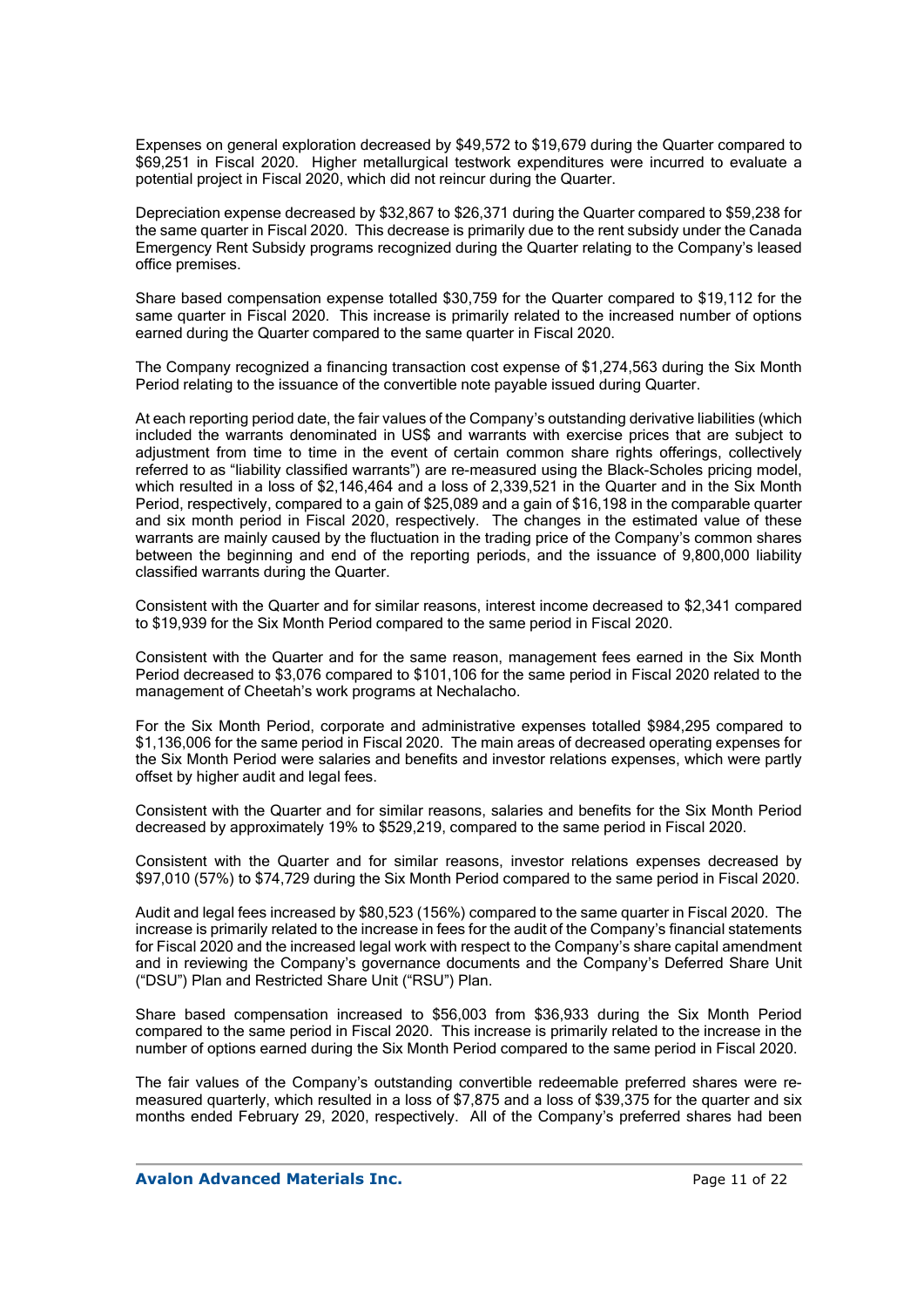converted into common shares prior to the beginning of the Six Month Period, and accordingly there is no comparable expense in the Quarter and the Six Month Period.

## **Summary of Quarterly Results**

| <b>Fiscal Year</b>                                  | 2021           |                |             | 2020          | 2019           |                |           |               |  |
|-----------------------------------------------------|----------------|----------------|-------------|---------------|----------------|----------------|-----------|---------------|--|
| <b>For the Quarters Ended</b>                       | <b>Feb. 28</b> | <b>Nov. 30</b> | Aug. 31     | <b>May 31</b> | <b>Feb. 29</b> | <b>Nov. 30</b> | Aug. 31   | May 31        |  |
|                                                     |                |                |             |               |                |                |           |               |  |
| Revenue                                             | 2,331          | 3,086          | 4,813       | 8,280         | 21.068         | 99,977         | 13,301    | 10,655        |  |
| Net Income (Loss) before<br>discontinued operations | (3,945,714)    | (758,116)      | (5,913,590) | (578, 071)    | 1,700,782      | (576, 385)     | (50, 259) | (1, 127, 319) |  |
| Net Income (Loss)<br>Income (Loss), per             | (3,945,714)    | (758,116)      | (5,913,590) | (578, 071)    | ,700,782       | (576, 385)     | (50, 259) | (1, 127, 319) |  |
| share, basic                                        | (0.011)        | (0.002)        | (0.017)     | (0.002)       | 0.005          | (0.002)        | (0.000)   | (0.004)       |  |
| Income (Loss), per<br>share, diluted                | (0.011)        | (0.002)        | (0.017)     | (0.002)       | 0.005          | (0.002)        | (0.000)   | (0.004)       |  |

The following selected financial data is derived from the unaudited condensed consolidated interim financial statements and financial information of the Company.

The fluctuation in quarterly net loss is primarily due to share-based compensation expenses recognized as stock options granted to directors, officers, employees and consultants of the Company are earned, the gain on sale of property, plant and equipment, the impairment losses recognized on resource properties, changes in the fair value of derivative liabilities and convertible redeemable preference shares, and expensed financing transaction costs. The costs of resource properties are written down at the time the properties are abandoned or considered to be impaired in value.

# **Liquidity and Capital Resources**

In management's view, given the nature of the Company's operations, which consists mainly of the exploration and development of mineral properties, the most relevant financial information relates primarily to current liquidity, solvency, and planned property expenditures. The Company's financial success will be dependent on the economic viability of its resource properties and the extent to which it can develop its mineral resources. Such development may take several years to complete and the amount of resulting income, if any, is difficult to determine. The sales value of any mineralization discovered by the Company is largely dependent on factors beyond the Company's control, including the market value of the metals and minerals to be produced.

The Company manages its capital structure and makes adjustments to it based on the funds available to the Company in light of changes in general economic conditions, the Company's short term working capital requirements, and its planned exploration and development program expenditure requirements.

As the Company is in the development stage, its principal source of capital is from the issuance of equity securities. In order to achieve its objectives, the Company expects to spend its existing working capital and raise additional funds as required.

The outbreak of the novel strain of coronavirus, specifically identified as "COVID-19", has resulted in governments worldwide enacting emergency measures to combat the spread of the virus. These measures, which include the implementation of travel bans, self-imposed quarantine periods and social distancing, have caused material disruption to businesses globally resulting in an economic slowdown. Global equity markets have experienced significant volatility and weakness. Governments and central banks have reacted with significant monetary and fiscal interventions designed to stabilize economic conditions. The duration and impact of the COVID-19 outbreak is unknown at this time, as is the efficacy of the government and central bank interventions. It is not possible to reliably estimate the length and severity of these developments and the impact on the Company's ability to raise capital, its financial results or its financial condition. The Company is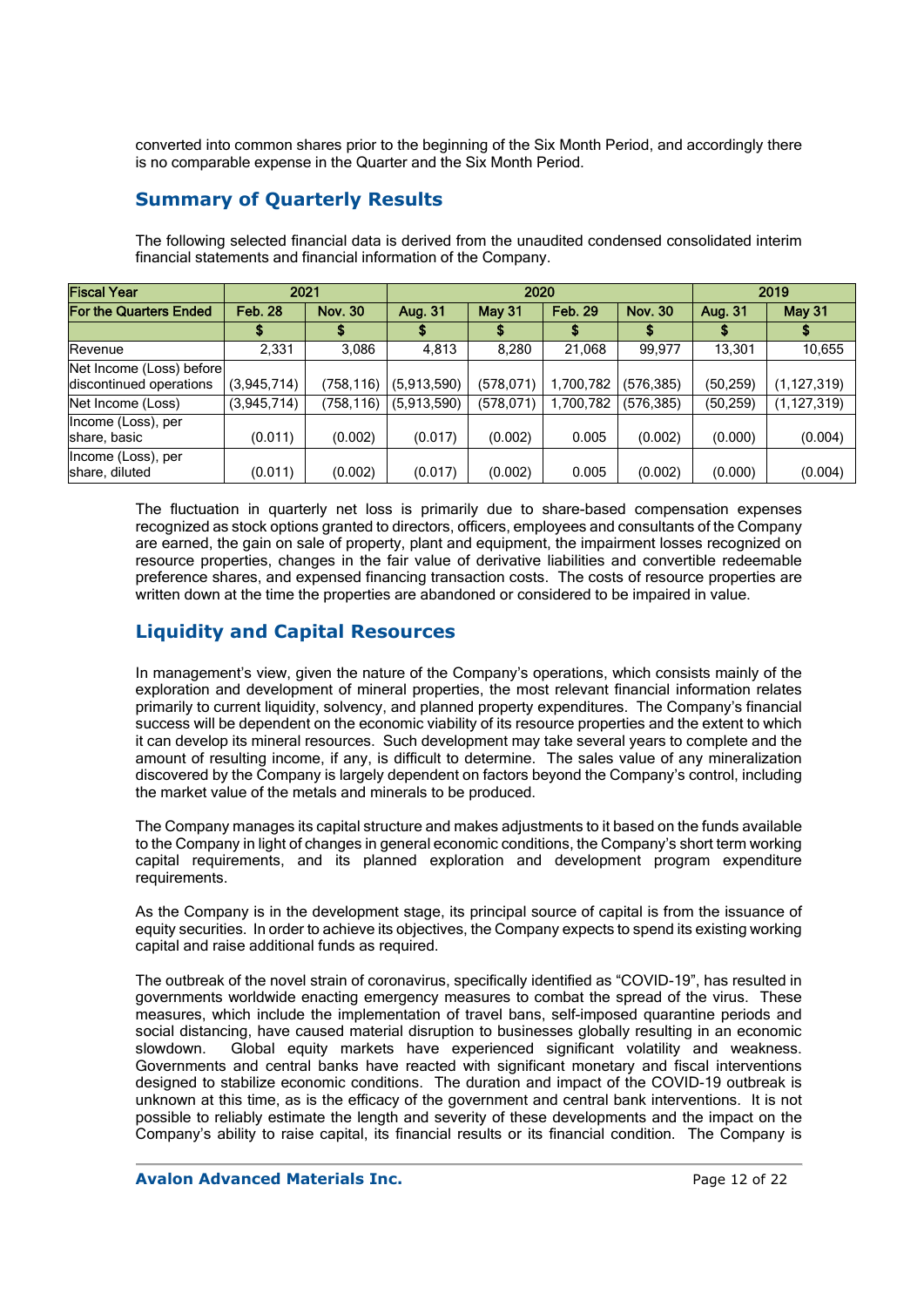implementing measures to reduce costs and preserve working capital during this period of reduced business activity. While the Company has closed its office temporarily due to the COVID-19 pandemic, staff continue to work from home on a reduced work schedule in anticipation of resuming project field work when it is safe to do so. Very minor field work, such as sample collection, has continued where possible under acceptable conditions.

On January 29, 2021, the Company issued a convertible note payable in the amount of \$3,000,000 to an entity managed by the Lind Partners ("Lind") (the "Note"). The Note has a term of two years with a maturity date of January 29, 2023 and accrued an interest amount of \$600,000 on the date of issuance, resulting in the Note to bear a face value of \$3,600,000 at issuance.

Lind is entitled to convert any outstanding amount of the face value of the Note into common shares commencing on May 30, 2021 at a conversion price equal 85% of the five day trailing value weighted average price of the common shares prior to the date of conversion. The Company has the right to repurchase the Note at the outstanding face value at any time, subject to the holder's option to convert up to one third of the original value into common shares prior to the Company's repurchase.

In conjunction with the issuance of the Note, Lind received a closing fee of \$90,000 and 9,800,000 common share purchase warrants. Each warrant entitles the holder to purchase one common share of the Company at a price of \$0.18 per common share until January 29, 2025.

The number of common shares to be issued would be 16,608,997 if the entire Note had been converted into common shares based on the closing price of the Company's common shares on the TSX of \$0.255 on February 28, 2021.

As at February 28, 2021, the Company has current assets of \$3,712,056 and current liabilities of \$1,076,196, and its working capital was \$2,635,860. Excluding the deferred flow-through share premium of \$74,874, the Company's adjusted working capital as at February 28, 2021 was \$2,710,734, (calculated by adding back the deferred flow-through share premium of \$74,874 to the working capital of \$2,635,860). As the de-recognition of the deferred flow-through share premium will not require the future out flow of resources by the Company, it is management's belief that the adjusted working capital figure provides useful information in assessing the Company's liquidity risk.

The Company's monthly operating expenditures, excluding expenditures on resource property work programs, average \$210,000 during periods of moderate project activity. The Company's contemplated resource property expenditures for Fiscal 2021, assuming the requisite financing is in place, are budgeted at approximately \$3,200,000 (excluding capitalized salaries and benefits), of which approximately \$225,000 had been incurred by February 28, 2021.

The Company will need to raise additional capital to fund significant new work programs on the Separation Rapids Lithium and Lilypad Cesium-Tantalum Projects. Initiatives to raise additional capital are on-going and include flow-through equity financing for planned exploration work programs. There continues to be increasing investor interest in critical minerals for clean technology creating many new opportunities to access capital including from the growing ESG investment community. Having the new ESG risk rating will improve access to ESG oriented risk capital including Green Bonds. Discussions with potential joint venture partners to provide project financing are also ongoing and the Company is continuing to prioritize financing opportunities that will minimize the potential for excessive shareholder dilution. The Company's expenditures on discretionary exploration and development activities have some scope for flexibility in terms of amount and timing, which can be adjusted accordingly.

The Company does not have any externally imposed capital requirements other than those certain Redemption Events contained in the preferred share terms. The Company continues to work on attracting more substantial project financing through the participation of one or more strategic partners, a long term construction debt financing facility, and/or through the equity markets. If the Company is not able to secure financing on satisfactory terms, expenditures on the development of its projects will need to be delayed.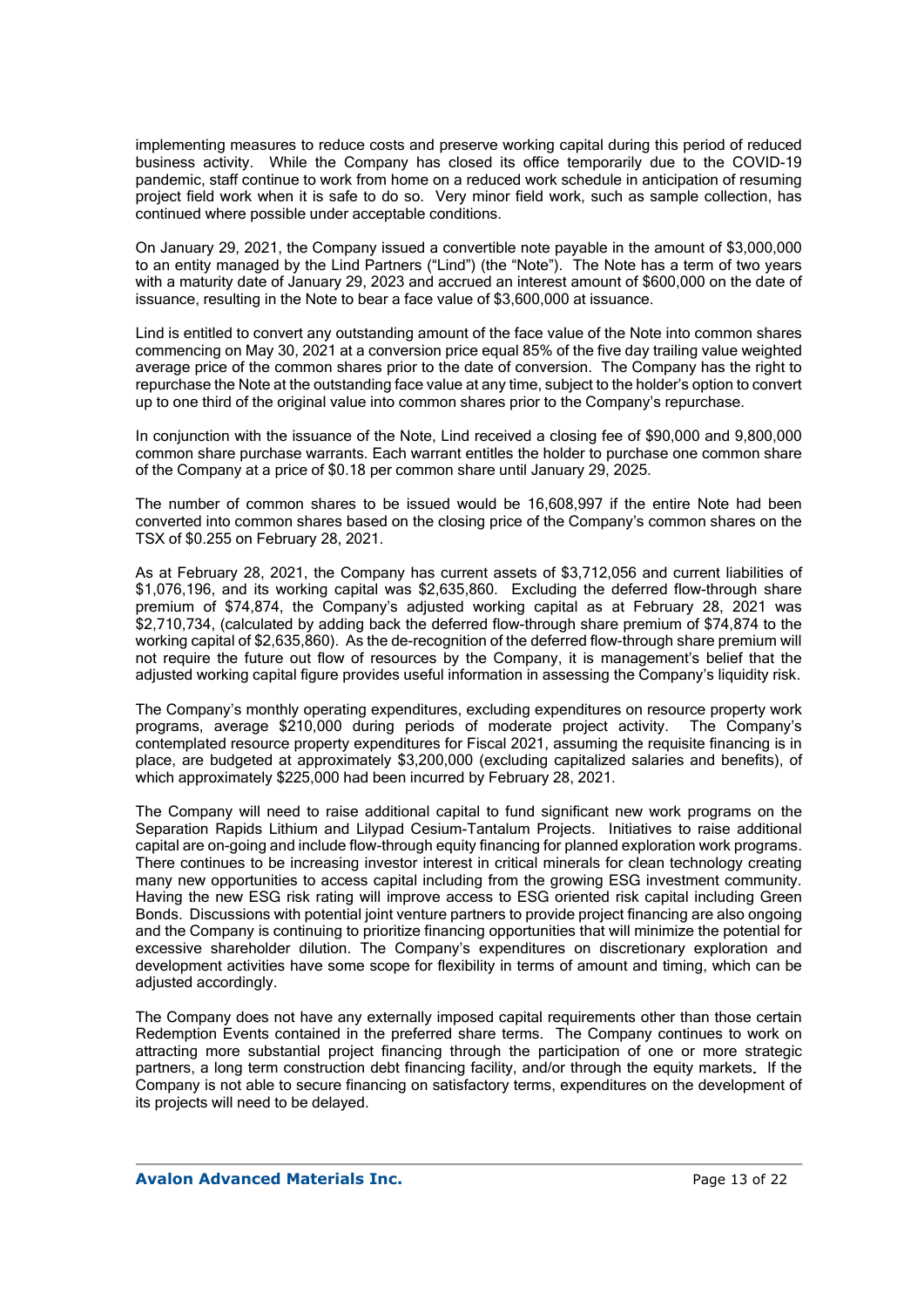All of the Company's resource properties are owned, leased or licenced with minimal holding costs. The most significant holding costs being annual lease rental fees on Nechalacho of \$24,841 (which will now be shared 50/50 with Cheetah) and the annual expenditures related to the mining leases at Separation Rapids and Warren Township totalling \$3,327. As at February 28, 2021, the Company is required to incur additional Canadian Exploration Expenditures of \$295,225 by December 31, 2021. This amount represents the required expenditures resulting from the private placement completed in August 2020. The Company also has additional payment requirements pursuant to the 2333382 LOI as outlined earlier under "Other Projects".

A joint venture with an industry partner or end-user may represent an attractive alternative for financing the further stages in the development of any of the Company's projects once the capital requirements become relatively large.

The Company has a lease for its premises. As at the date of this MDA, the minimum lease commitments under this lease are as follows:

| Fiscal year ended August 31, | 2021 | 73.729  |
|------------------------------|------|---------|
|                              | 2022 | 222.556 |
|                              | 2023 | 229.181 |
|                              | 2024 | 233,563 |
|                              | 2025 | 63.280  |
|                              |      |         |

### **Off Balance Sheet Arrangements**

As at February 28, 2021, the Company had no material off balance sheet arrangements such as guaranteed contracts, contingent interests in assets transferred to an entity, derivative instrument obligations or any instruments that could trigger financing, market or credit risk to the Company.

## **Transactions with Related Parties**

Balances and transactions between the Company and its subsidiaries have been eliminated on consolidation and are not disclosed here. Details of the transactions between the Company and other related parties are disclosed below:

a) Trading transactions

There have been no material trading transactions with related parties during each of the six months ended February 28, 2021 and February 29, 2020.

b) Compensation of key management personnel

The remuneration of directors and other key members of the Company's senior management team during each of the three and six months ended February 28, 2021 and February 29, 2020 are as follows:

|                                                                                                     | <b>Three Months Ended</b> |                   |                      |                   | <b>Six Months Ended</b> |                   |                      |                   |
|-----------------------------------------------------------------------------------------------------|---------------------------|-------------------|----------------------|-------------------|-------------------------|-------------------|----------------------|-------------------|
|                                                                                                     | February 28,<br>2021      |                   | February 29,<br>2020 |                   | February 28,<br>2021    |                   | February 29,<br>2020 |                   |
| Salaries, benefits and directors' fees <sup>(1)</sup> \$<br>Share based compensation <sup>(2)</sup> |                           | 270,857<br>17.610 |                      | 292,989<br>16.328 |                         | 579,319<br>34.217 |                      | 655,041<br>32,234 |
|                                                                                                     |                           | 288,467           |                      | 309,317           |                         | 613,536           |                      | 687,275           |

(1) Salaries and benefits of key management personnel capitalized to exploration and evaluation assets and PPE for the Quarter and for the Six Month Period totaled \$15,492 (February 29, 2020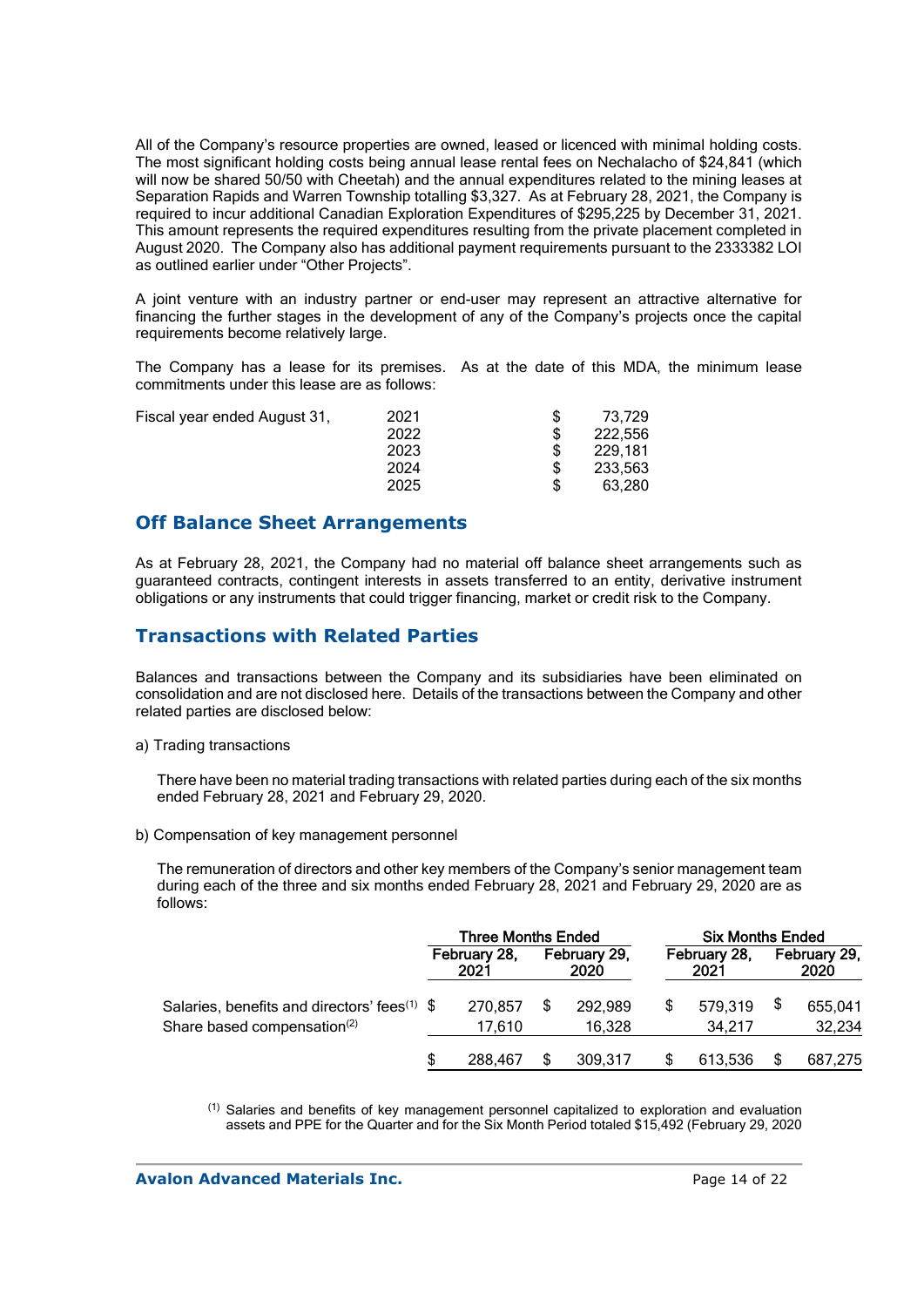- \$62,379) and \$36,891 (February 29, 2020 \$143,537), respectively.
- $(2)$  Fair value of stock options earned and recognized as share based compensation during the respective reporting period.

### **Subsequent Events**

Subsequent to the end of the Quarter, the Company:

- a) Granted an aggregate of 700,000 stock options with a weighted average exercise price of \$0.23 per share to an employee and certain consultants of the Company. The weighted average contract life of these options at issuance was 3.7 years;
- b) issued 1,197,500 common shares pursuant to the exercise of 1,197,500 stock options with a weighted average exercise price of \$0.11 per share;
- c) issued 1,537,500 common shares pursuant to the exercise of 1,537,500 warrants with a weighted average exercise price of \$0.07 per share;
- d) paid the initial payment of \$200,000 in cash and issued 1,000,000 common shares pursuant to the LOI as described under "Resource Development Activities";
- e) cancelled 243,750 stock options with a weighted average exercise price of \$0.09 per share; and
- f) completed its share capital amendment, which involved amending the Company's articles to reflect a 500:1 consolidation of the Company's common shares, immediately followed by a 1:500 split of the Company's post-consolidated common shares on March 15, 2021 (the "Share Capital Amendment"). Shareholders who held less than 500 common shares in the form of a physical certificate immediately prior to March 15, 2021 ("Registered Shareholder") were paid a cash payment in exchange for their shares (the "Cash Payment") equal to the number of common shares they held immediately prior to the Share Capital Amendment multiplied by \$0.21, which is the volume weighted average trading price of the common shares on the TSX during the five consecutive trading days prior to March 15, 2021. Shareholders holding less than 500 common shares in a brokerage account immediately prior to the March 15, 2021, and who so elected through their intermediary, have been paid the Cash Payment. All other shareholders continued to hold the exact same number of shares after the Share Capital Amendment that they did prior to the Share Capital Amendment.

As a result of the Share Capital Amendment, a total of 955,949 common shares has been redeemed and cancelled, of which 932,366 shares were elected by shareholders who held their shares in a brokerage account, and the balance of 23,583 shares were held by Registered Shareholders.

### **Financial Instruments**

The Company's financial instruments consist of cash and cash equivalents, receivables, accounts payable and accrued liabilities, warrants denominated in foreign currency, and warrants with exercise prices that are subject to adjustment from time to time.

Management does not believe these financial instruments expose the Company to any significant interest, currency or credit risks arising from these financial instruments. The fair market values of cash and cash equivalents, receivables, accounts payable and accrued liabilities and convertible note payable approximate their carrying values.

The Company has 6,466,513 warrants outstanding as at February 28, 2021 with an original exercise price of US\$0.56 per share ("US\$ Warrants"). These warrants are subject to certain anti-dilution provisions, which may reduce the exercise price, with a floor of US\$0.5095 per share. The adjusted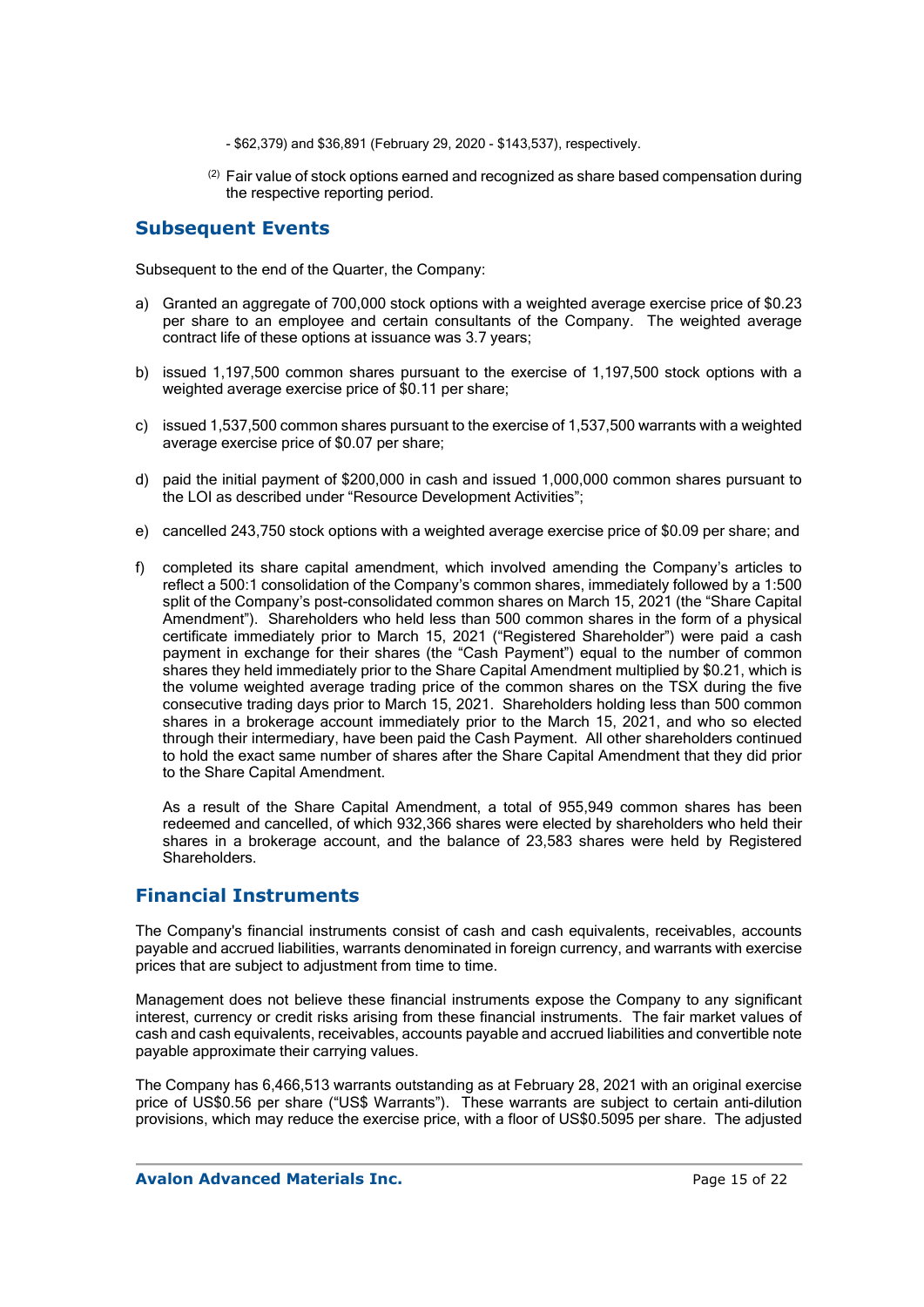exercise price as calculated by the anti-dilution provisions as at February 28, 2021 and as at the date of this MDA is US\$0.5223. These warrants are exercisable until June 13, 2021. These warrants were recorded at fair value at the time of issuance, and are re-measured at fair value using the Black-Scholes pricing model at each financial statement reporting date, with the resulting change in fair value being recorded in the statement of comprehensive loss.

Interest income from cash and cash equivalents are recorded in the statement of comprehensive loss.

## **Outstanding Share Data**

#### *a) Common and Preferred Shares*

The Company is presently authorized to issue an unlimited number of common shares without par value. The Company is also authorized to issue up to 25,000,000 preferred shares without par value, of which 950 have been issued and none is outstanding as at February 28, 2021.

As at February 28, 2021, the Company had 352,925,657 common shares issued and outstanding. Subsequent to the end of the Quarter, and as described earlier under "Subsequent Events", a total 3,735,000 shares were issued and 955,949 shares were redeemed and cancelled. As of the date of this MDA, the Company has 355,704,708 common shares outstanding

### *b) Options*

As at February 28, 2021, the Company had an aggregate of 12,107,500 incentive stock options outstanding with a weighted average exercise price of \$0.10 (of which 4,175,000 were vested and 7,932,500 were unvested). Subsequent to the end of the Quarter, 700,000 options were granted, 1,197,500 options were exercised and 243,750 options were cancelled (as described earlier under "Subsequent Events"). As at the date of this MDA, the Company has 11,366,250 incentive stock options with a weighted average exercise price of \$0.10 outstanding.

### *c) Warrants*

As at February 28, 2021 the Company has the following common share purchase warrants outstanding:

- i. 6,466,513 US\$ Warrants, with an original exercise price of US\$0.56 per share and are exercisable until June 13, 2021. These warrants are also subject to certain antidilution provisions, which may reduce the exercise price, with a floor of US\$0.5095 per share. The adjusted exercise price as calculated by the anti-dilution provisions as at February 28, 2021 and as at the date of this MDA is US\$0.5223;
- ii. 10,000 warrants, issued pursuant to the Accommodation Agreement, with an exercise price of \$0.23 per share and expiring on August 2, 2021;
- iii. 1,900,000 warrants with an exercise price of \$0.12 per share and expiring on November 1, 2021, or if the closing price of the common shares on the TSX is \$0.16 or higher for a period of twenty consecutive trading days after November 1, 2018, the Company may, by notice to the holder reduce the expiry date of the warrants to not less than 30 days from the date of such notice;
- iv. 287,500 warrants with an exercise price of \$0.12 per share and expiring on November 23, 2021, or if the closing price of the common shares on the TSX is \$0.16 or higher for a period of twenty consecutive trading days after November 23, 2018,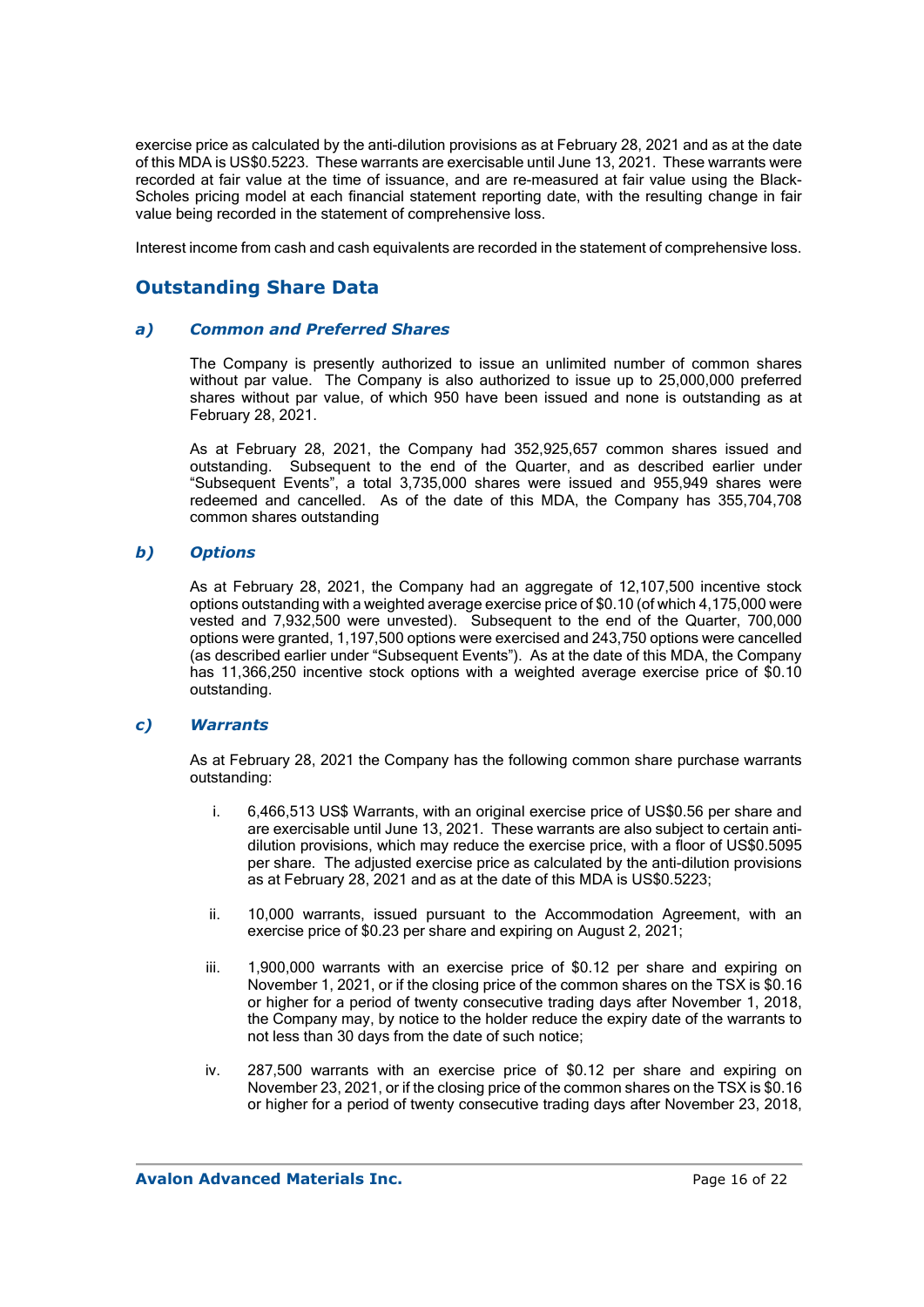the Company may, by notice to the holder reduce the expiry date of the warrants to not less than 30 days from the date of such notice;

- v. 6,900,000 A1 Warrants with an exercise price of \$0.23 per common share which are exercisable until March 10, 2022;
- vi. 3,000,000 warrants with an exercise price of \$0.12 per share and expiring on August 25, 2022.
- vii. 6,250,000 B1 Warrants with an exercise price of \$0.15 per common share which are exercisable until January 15, 2023;
- viii. 3,750,000 C1 Warrants with an exercise price of \$0.125 per common share which are exercisable until June 29, 2023;
- ix. 1,500,000 warrants with an exercise price of \$0.07 per share expiring on November 30, 2021; and
- x. 9,800,000 warrants with an exercise price of \$0.18 per common share which are exercisable until January 29, 2025.

Subsequent to the end of the Quarter, and as described earlier under "Subsequent Events", 1,537,500 warrants with a weighted average exercise price of \$0.07 per share were exercised.

The Company is also committed to issue 20,000 warrants to the NWTMN in two equal installments of 10,000 warrants upon the Nechalacho Project meeting certain milestones. These warrants will have a contractual term of five years and will have an exercise price based on the then current market price of the Company's common shares at the date of issue of the warrants.

### *d) Brokers' Compensation Warrants*

As at February 28, 2021, the Company had no compensation warrants outstanding.

### **Disclosure Controls and Procedures**

Disclosure controls and procedures are designed to provide reasonable assurance that material information is gathered and reported to senior management, including the Chief Executive Officer ("CEO") and Chief Financial Officer ("CFO"), as appropriate, to permit timely decisions regarding public disclosure.

Management, including the CEO and CFO, has designed or caused to be designed under their supervision, disclosure controls to provide reasonable assurance that the information required to be disclosed in annual filings, interim filings, or other reports filed or submitted under Canadian securities legislation, or reports filed or submitted under the U.S. Securities Exchange Act of 1934 is recorded, processed, summarized and reported within the time period specified in those rules.

## **Internal Control over Financial Reporting**

The CEO and CFO are also responsible for the design of the Company's internal controls over financial reporting ("ICFR") to provide reasonable assurance regarding the reliability of financial reporting and the preparation of financial statements for external purposes in accordance with IFRS. Because of its inherent limitation, internal control over financial reporting may not prevent or detect misstatements.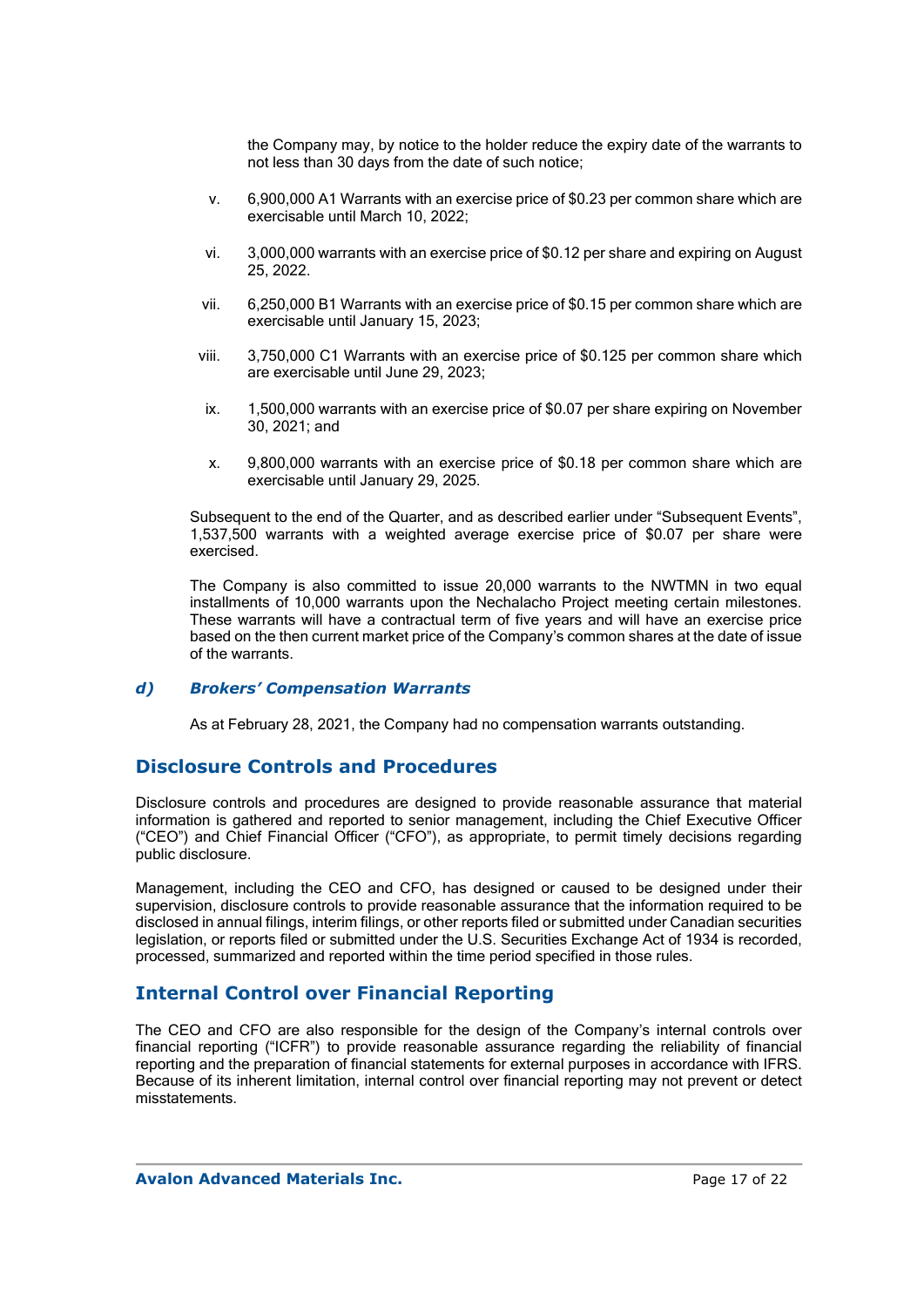There have been no changes to the Company's design of internal controls over financial reporting that occurred during the Quarter that materially affected, or are reasonably likely to affect, the Company's ICFR.

# **Critical Accounting Judgments and Estimation Uncertainties**

The preparation of the consolidated financial statements in conformity with IFRS requires that the Company's management make critical judgments, estimates and assumptions about future events that affect the amounts reported in the consolidated financial statements and the related notes thereto. Actual results may differ from those estimates. Estimates and assumptions are reviewed on an on-going basis based on historical experience and other factors that are considered to be relevant under the circumstances. Revisions to estimates are accounted for prospectively.

The Company has identified the following significant areas where critical accounting judgments, estimates and assumptions are made and where actual results may differ from these estimates under different assumptions and conditions and may materially affect financial results or the financial position reported in future periods.

Further details of the nature of these assumptions and conditions may be found in the relevant notes to the consolidated financial statements.

### *Key Sources of Estimation Uncertainty*

Information about assumptions and estimation uncertainties that have a significant risk of resulting in a material adjustment to the financial results or the financial positions reported in future periods are included in the following notes:

#### Recoverability of Exploration and Evaluation Assets, Development Assets and Property, Plant and **Equipment**

The Company assesses its long-lived assets, specifically all exploration and evaluation assets, development assets and property, plant and equipment ("PPE") at each reporting date to determine whether any indication of impairment exists. Where an indicator of impairment exists, a formal estimate of the recoverable amount is made, which is the higher of the fair value less costs of disposal and value in use. These assessments require the use of estimates and assumptions such as longterm commodity prices, discount rates, foreign exchange rates, years to commencement of production, future capital requirements, exploration potential and operating performance.

#### Determination of Reserve and Resource Estimates

Mineral reserves and resources are estimates of the amount of ore that can be economically and legally extracted from the Company's exploration and development properties. The estimation of recoverable reserves is based upon factors such as estimates of commodity prices, production costs, production techniques, future capital requirements and foreign exchange rates, along with geological assumptions and judgments made in estimating the size and grade of the ore body. Changes in the reserve or resource estimates may impact the carrying value of exploration and evaluation assets, development assets, PPE, site closure and reclamation provision and amortization expense.

#### Fair Value of Share Based Payments and Warrants

The Company follows IFRS 2, Share-based Payment, in determining the fair value of share based payments. This calculated amount is not based on historical cost, but is derived based on assumptions (such as the expected volatility of the price of the underlying security, expected hold period before exercise, dividend yield and the risk-free rate of return) input into a pricing model. The model requires that management make forecasts as to future events, including estimates of: the average future hold period of issued stock options and compensation warrants before exercise, expiry or cancellation; future volatility of the Company's share price in the expected hold period; dividend yield; and the appropriate risk-free rate of interest. The resulting value calculated is not necessarily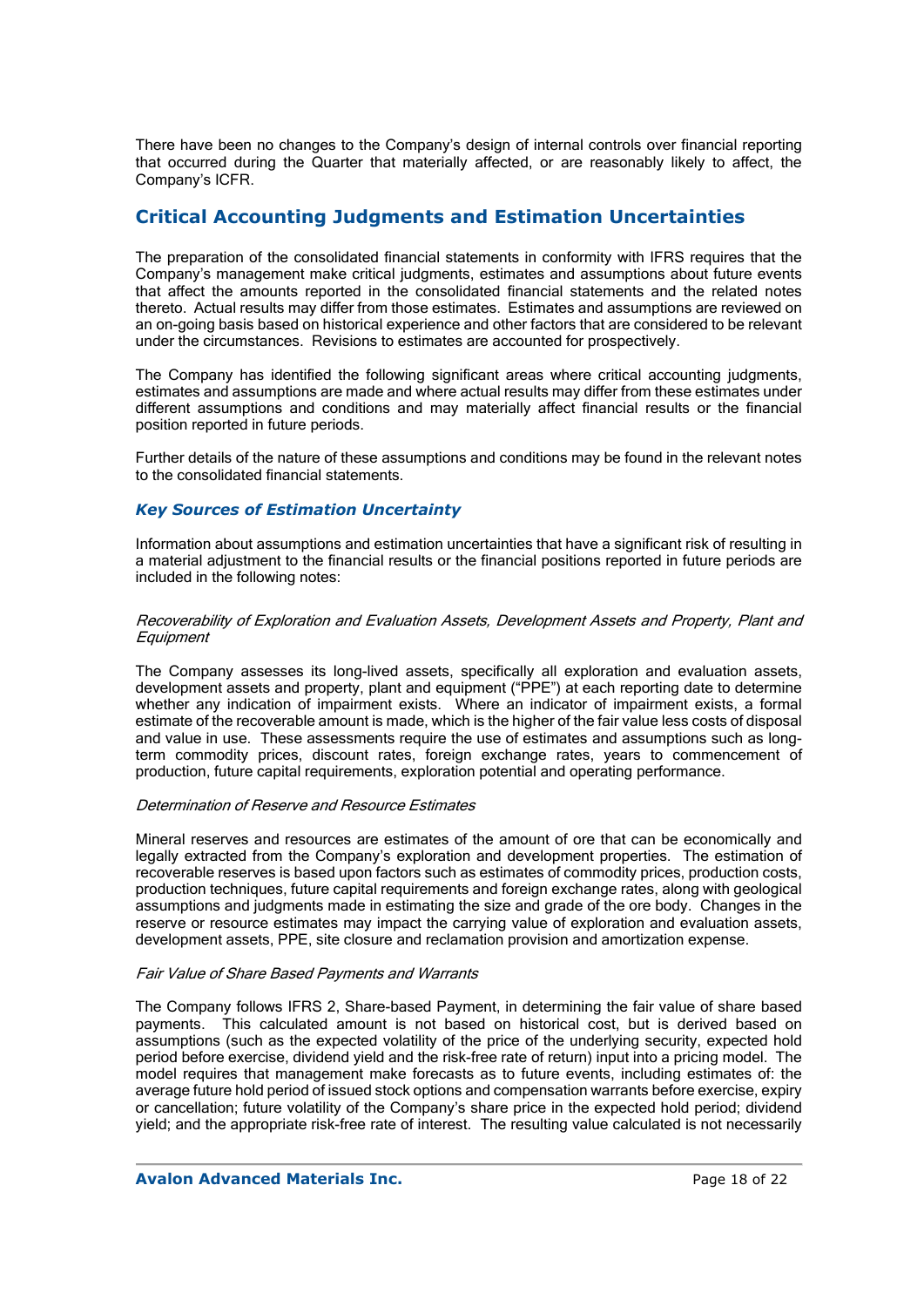the value that the holder of the option or warrant could receive in an arm's length transaction, given that there is no market for the options or compensation warrants and they are not transferable. Similar calculations are made in estimating the fair value of the warrant component of an equity unit. The assumptions used in these calculations are inherently uncertain. Changes in these assumptions could materially affect the related fair value estimates.

#### Site Closure and Reclamation Provision

The Company's accounting policy for the recognition of a site closure and reclamation obligation requires significant estimates and assumptions such as: requirements of the relevant legal and regulatory framework, the magnitude of possible disturbance and the timing thereof, extent and costs of required closure and rehabilitation activity, and discount rate. These uncertainties may result in future actual expenditures differing from the amounts currently provided. Site closure and reclamation provision recognized is periodically reviewed and updated based on the facts and circumstances available at the time. Changes to the estimated future costs are recognized in the statement of financial position by adjusting both the site closure and reclamation asset and provision.

#### Property, Plant and Equipment ("PPE") - Estimated Useful Lives

Management estimates the useful lives of PPE based on the period during which the assets are expected to be available for use. The amounts and timing of recorded expenses for depreciation of PPE for any period are affected by these estimated useful lives. The estimates are reviewed at least annually and are updated if expectations change as a result of physical wear and tear, technical or commercial obsolescence and legal or other limits to use. It is possible that changes in these factors may cause significant changes in the estimated useful lives of the Company's PPE in the future.

### *Critical Judgments*

Information about critical judgments in applying accounting policies that have most significant effect on the consolidated financial statements are as follows:

#### Capitalization of Exploration and Evaluation Costs

Exploration and evaluation costs incurred during the year are recorded at cost. Capitalized costs include costs directly attributable to exploration and evaluation activities, including salaries and benefits of employees who are directly engaged in the exploration and evaluation activities. Administrative and other overhead costs are expensed. Exploration and evaluation costs incurred that have been determined to have future economic benefits and can be economically recoverable are capitalized. In making this judgment, management assesses various sources of information including, but not limited to the geologic and metallurgic information, history of conversion of mineral deposits to proven and probable mineral reserves, scoping and feasibility studies, proximity of operating facilities, operating management expertise and existing permits.

# **Changes in Accounting Policies Including Initial Adoption**

The Company did not adopt any new accounting standards during the Quarter.

### **Recent Accounting Pronouncements**

As at February 28, 2021 and the date of this MDA, there are no significant newly issued pronouncements that are applicable to the Company.

# **Forward-Looking Statements, Risk Factors and Qualified Persons**

Certain of the statements that are not historical facts contained in this MDA are forward-looking statements that involve risks and uncertainties that could cause actual events or results to differ materially from estimated or anticipated events or results reflected in the forward-looking statements.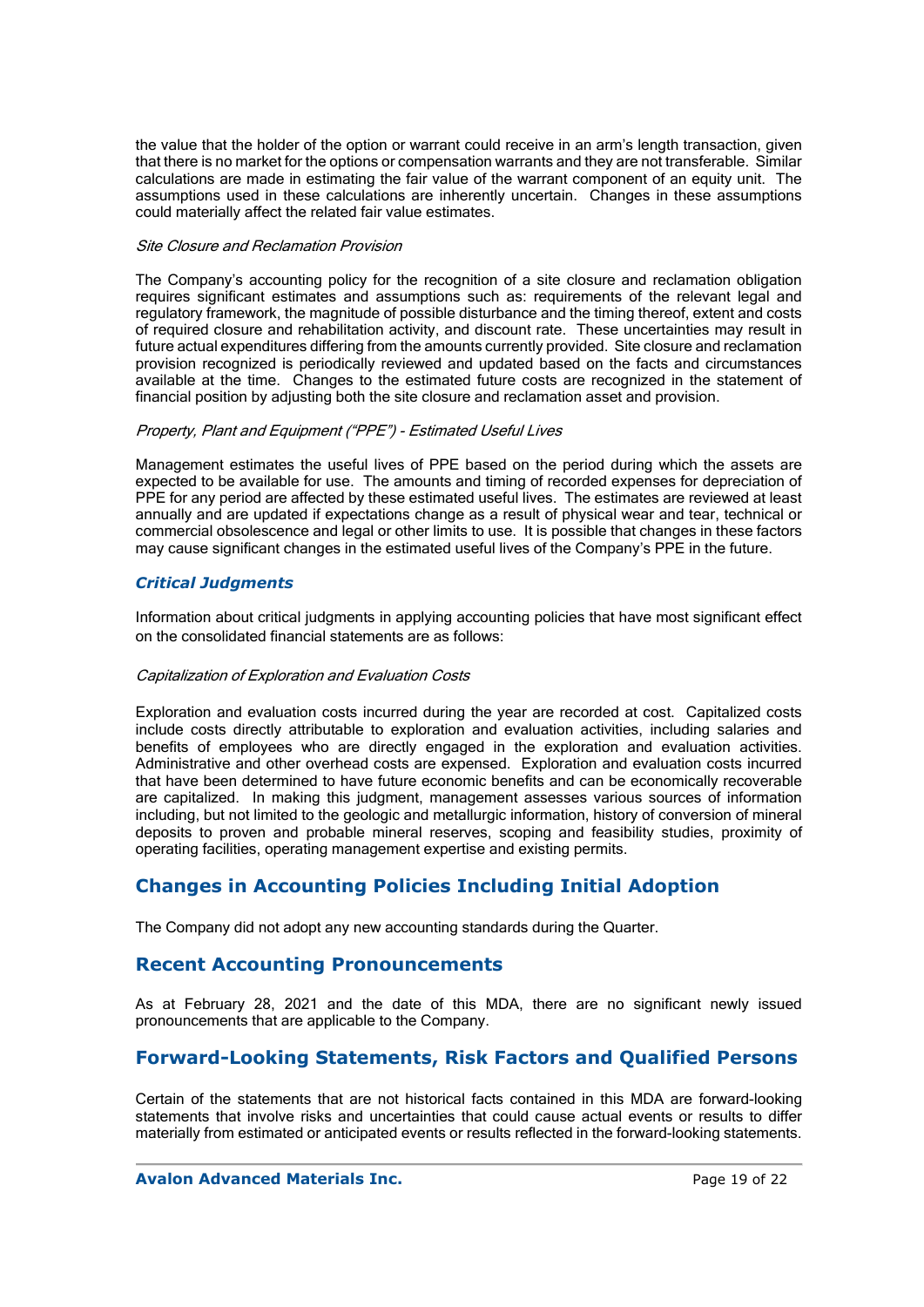Such forward-looking statements reflect the Company's current views with respect to future events and include, among other things, statements regarding targets, estimates and/or assumptions in respect of reserves and/or resources, and are based on estimates and/or assumptions related to future economic, market and other conditions that, while considered reasonable by management, are inherently subject to risks and uncertainties, including significant business, economic, competitive, political and social uncertainties and contingencies. These estimates and/or assumptions include, but are not limited to:

- qrade of ore;
- mineral product and commodity prices;
- metallurgical recoveries;
- operating costs;
- achievement of current timetables for development;
- strength of the global economy:
- availability of additional capital; and
- availability of supplies, equipment and labour.

Factors that could cause the Company's actual results, performance, achievements, developments or events to differ materially from those expressed or implied by forward-looking statements include, among others, the factors described or referred to under "Description of the Business - Risk Factors" in the Company's Annual Information Form for the year ended August 31, 2020, and:

- risks related to the Company's history of losses, lack of operating history, ability to generate material revenues and continue as a going concern;
- risks related to establishing new mining operations in the event that the Company elects to proceed with the development of one of its mineral projects;
- risks related to the Company's need for additional financing;
- risks related to any joint venture or strategic alliances that may be entered into by the Company;
- risks related to the impact of the novel coronavirus ("COVID-19") pandemic, or other global pandemics;
- risks related to either Avalon's or Cheetah's development plans of the Nechalacho Project negatively impacting the other's development plans;
- risks related to the progression of the Separation Rapids Lithium Project to a positive feasibility stage:
- risks related to securing product off-take agreements on a timely basis;
- risks related to the unique ore type at the Nechalacho Rare Earth Elements Project ("Nechalacho" or the "Nechalacho Project") and the Separation Rapids Lithium Project for which known metallurgical processes have not previously been applied;
- uncertainty related to title to the Company's properties as well as the risk of delays in obtaining licenses and permits as a result of local opposition, including uncertainty related to any challenges in connection with Indigenous land title claims and Indigenous rights;
- risks related to the possible existence of rights and interests of Indigenous groups, which may limit the Company's ability to develop its properties;
- risks related to the need to acquire properties for the hydrometallurgical plant and potentially a rare earth refinery for the Nechalacho Project;
- risks that actual capital costs, production schedules and economic returns for the Nechalacho Project may differ significantly from those anticipated by the Company;
- risks related to the demand for technology metals and minerals and fluctuations in their pricing;
- risks related to the demand for lithium and fluctuations in its pricing;
- risks related to competition and the actions of competitors;
- risks related to costs or delays in the commercialization of rare earth products;
- uncertainties related to the fact that the Company's mineral resources and mineral reserves are only estimates;
- risks related to obtaining, maintaining and renewing licenses and permits, and the material costs, liabilities and obligations in connection therewith;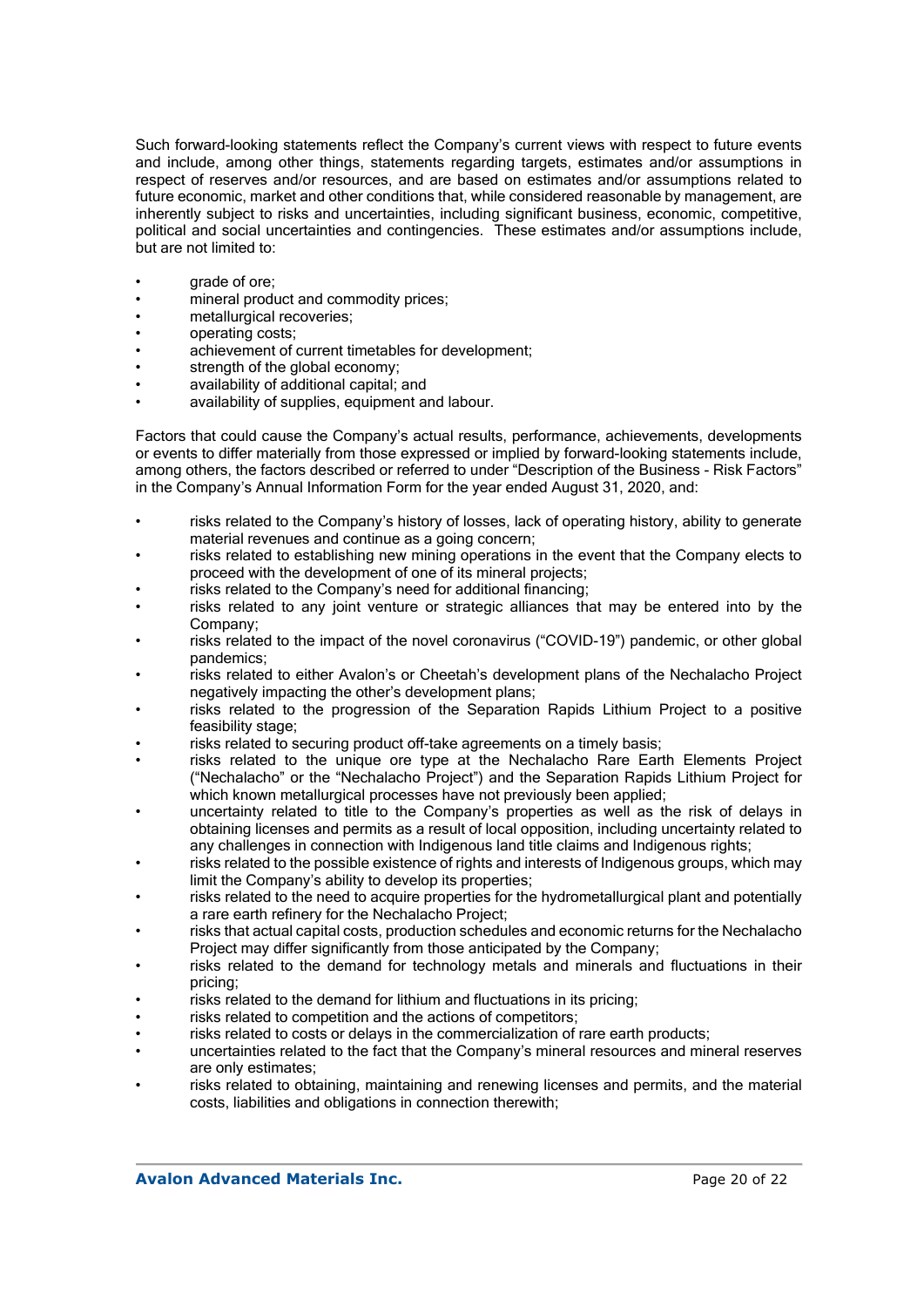- risks that the Company will be subject to material costs, liabilities and obligations in connection with environmental laws, regulations and approvals and that approvals will not be available;
- uncertainties involving uninsured risks;
- risks related to possible shortages of supplies, equipment and labour;
- risks related to the Company's ability to attract and retain qualified management and technical personnel;
- uncertainty whether the Company will acquire commercially mineable ore deposits or whether the current mineral deposits identified by the Company can be developed as commercially viable ore bodies;
- risks inherent to the competitive nature of the mineral industry:
- risks related to the extensive federal, state, provincial, territorial and local laws and regulations to which the Company's activities are subject;
- risks related to the availability and reliability of adequate infrastructure;
- risks and hazards inherent to the mining industry;
- risks related to any changes in critical accounting estimates that adversely affect the Company's financial results;
- risks related to potential conflicts of interest of the Company's directors and officers who may have involvement with other resource companies;
- risks related to cybersecurity;
- risks due to being a "passive foreign investment company" for U.S. purposes;
- risks related to fluctuations of currency exchange rates;
- risks related to share price volatility;
- risks related to dilution of existing shareholders;
- risks related to not paying cash dividends;
- risks related to being a non-US corporation; and
- risks related to there being no market for the Company's warrants.

Most of the foregoing factors are beyond the Company's ability to control or predict. Although the Company has attempted to identify important factors that could cause actual results, performance, achievements, developments or events to differ materially from those described in forward-looking statements, there may be other factors that cause actual results, performance, achievements, developments or events not to be as anticipated, estimated or intended. There can be no assurance that the estimates and/or assumptions upon which these forward-looking statements are based will occur.

Readers can identify many of these statements by looking for words such as "believe", "expects", "will", "intends", "projects", "anticipates", "estimates", "continues" or similar words or the negative thereof. There can be no assurance that the plans, intentions or expectations upon which these forward-looking statements are based will occur.

The forward-looking statements contained herein are made as of the date of this MDA and are expressly qualified in their entirety by this cautionary statement. Readers should not place undue reliance on the forward-looking statements, which reflect management's plans, estimates, projections and views only as of the date hereof. The Company undertakes no obligation to publicly revise these forward-looking statements to reflect subsequent events or circumstances, except as required by applicable law.

The technical information included in this MDA, unless otherwise stated, has been reviewed and approved by Donald S. Bubar, P. Geo., President and Chief Executive Officer of the Company and Dr. William Mercer, P. Geo., Vice-President, Operations of the Company. Mr. Bubar and Dr. Mercer are both Qualified Persons under National Instrument 43-101 ("NI 43-101").

## **Notice Regarding Presentation of our Mineral Reserve and Resource Estimates**

This MDA has been prepared in accordance with the requirements of Canadian securities laws, which differ from the requirements of United States securities laws. Unless otherwise indicated, all reserve